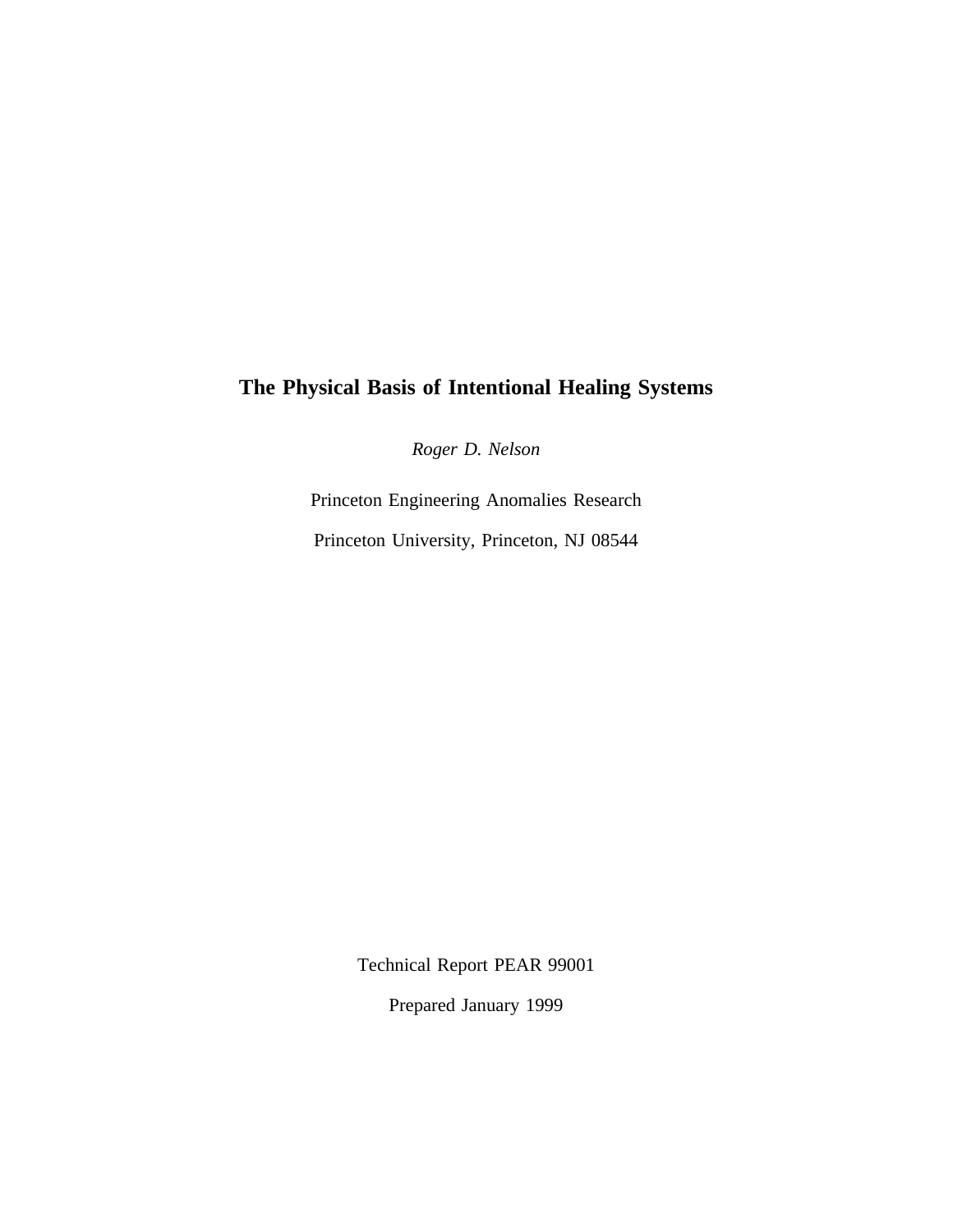### **ABSTRACT**

A relatively strong literature describes anomalous effects in laboratory experiments where human participants attempt to change the behavior of physical systems by mental efforts. Parallel experiments show that information can be acquired about distant locations shielded from any normal access. Such research is considered as a model for the general class of distant healing research, for which only a few direct and well-controlled experiments are available. While there are important differences between the laboratory and clinical research, certain commonalities also exist, and these may help to illuminate mechanisms and advance understanding of the practical applications.

Examples of experimental healing research are presented in the context of a survey of laboratory and field studies of of anomalous interactions of mind and machine, studies of biological systems, and remote perception. A brief discussion of the attempts to develop a theoretical background for the anomalies associated with consciousness is followed by consideration of implications and possible applications.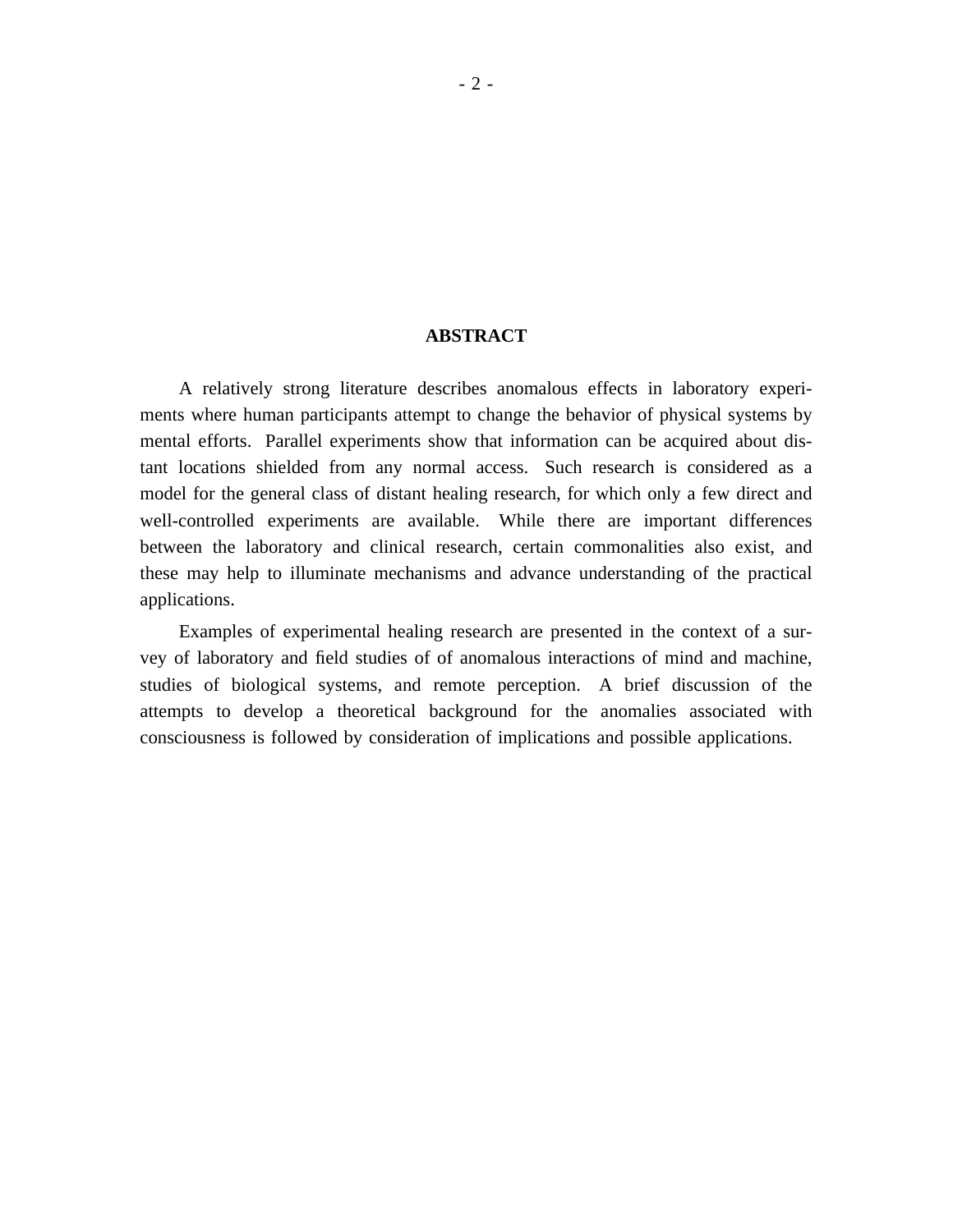#### **The Physical Basis of Intentional Healing Systems\***

#### **1. Introduction**

\_ \_\_\_\_\_\_\_\_\_\_\_\_\_\_

\*

The concepts which now prove to be fundamental to our understanding of nature ... seem to my mind to be structures of pure thought, ... the universe begins to look more like a great thought than a great machine. James Jeans, in *The Mysterious Universe* (1)

As our depth of scientific understanding increases, the physical world reveals a fundamental unity and interconnection that belies a surface appearance of mechanical discreteness and separation. Predating modern physics by many centuries, the basic assumptions underlying healing and medical traditions in most world cultures include an intuitive recognition of physical wholeness or oneness and a view of the world as deeply interconnected (2). Many alternative therapies draw from these traditions, sharing the conviction that the mind can contribute directly to the healing process. While mind and consciousness are not included explicitly in current physical models, a growing number of physicists are seeking ways to do so, motivated in part by a solid body of experimental evidence that human intentions can transcend spatial and temporal barriers (3, 4).

Alternative healing models and practices based on intentionality are difficult or impossible to explain within the limits of contemporary scientific understanding. Inter-

This material is adapted from a chapter in *Textbook of Complementary and Alternative Medicine, Part I,* Wayne B. Jonas and Jeffrey S. Levin, Eds., Baltimore, Williams & Wilkins (in press).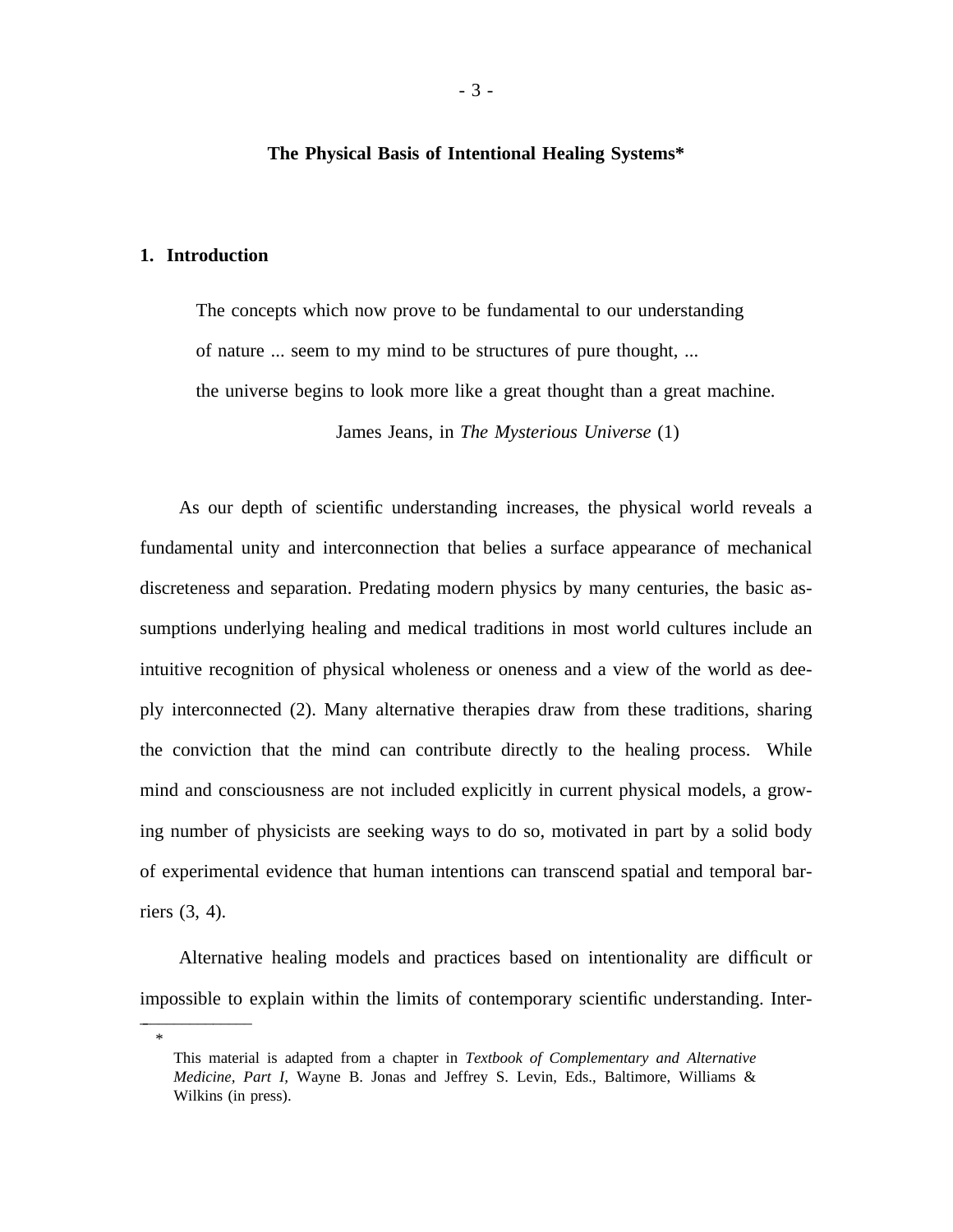cessory prayer, shamanic healing, therapeutic touch, and distant healing all appear to be capable of augmenting and hastening the healing process, but without any obvious candidate mechanism. Other more conventional practices also are enhanced by poorly understood complements such as the placebo effect or "positive thinking." Although underlying mechanisms for the alternative therapies remain elusive, there are some shared elements: The common context includes the *disorder* prompting concern, and the potential structure or *information* that is required to restore the system. The healing seems specifically to be a function of an *intention* to heal, and the intentional modalities all share an effort to establish a connection or *resonance* between healer and healee.

Some insight into possible mechanisms may come from an instructive literature of experiments studying direct interactions of human consciousness with its environment, all of which share this set of common elements. Most of the experiments are based on devices embodying some form of randomness or disorder and are designed specifically to detect a transfer of information via the intervention of conscious intention. On a broader scale, in modern physics, there is an explicit interconnectedness at the subatomic level that may be suggestive of similar subtle interactions and influences among macroscopic physical systems. At the same time, chaos theory models the capacity of subtle influences to evoke massive effects in natural systems characterized by nonlinear dynamics, suggesting the functional equivalence of information and energy. Pervasive interconnections, conveying information and influence, eventually may be seen to have a primary role in certain forms of intentional healing.

In support of this possibility, basic research in a number of laboratories over the past few decades has provided an accumulation of scientific evidence that human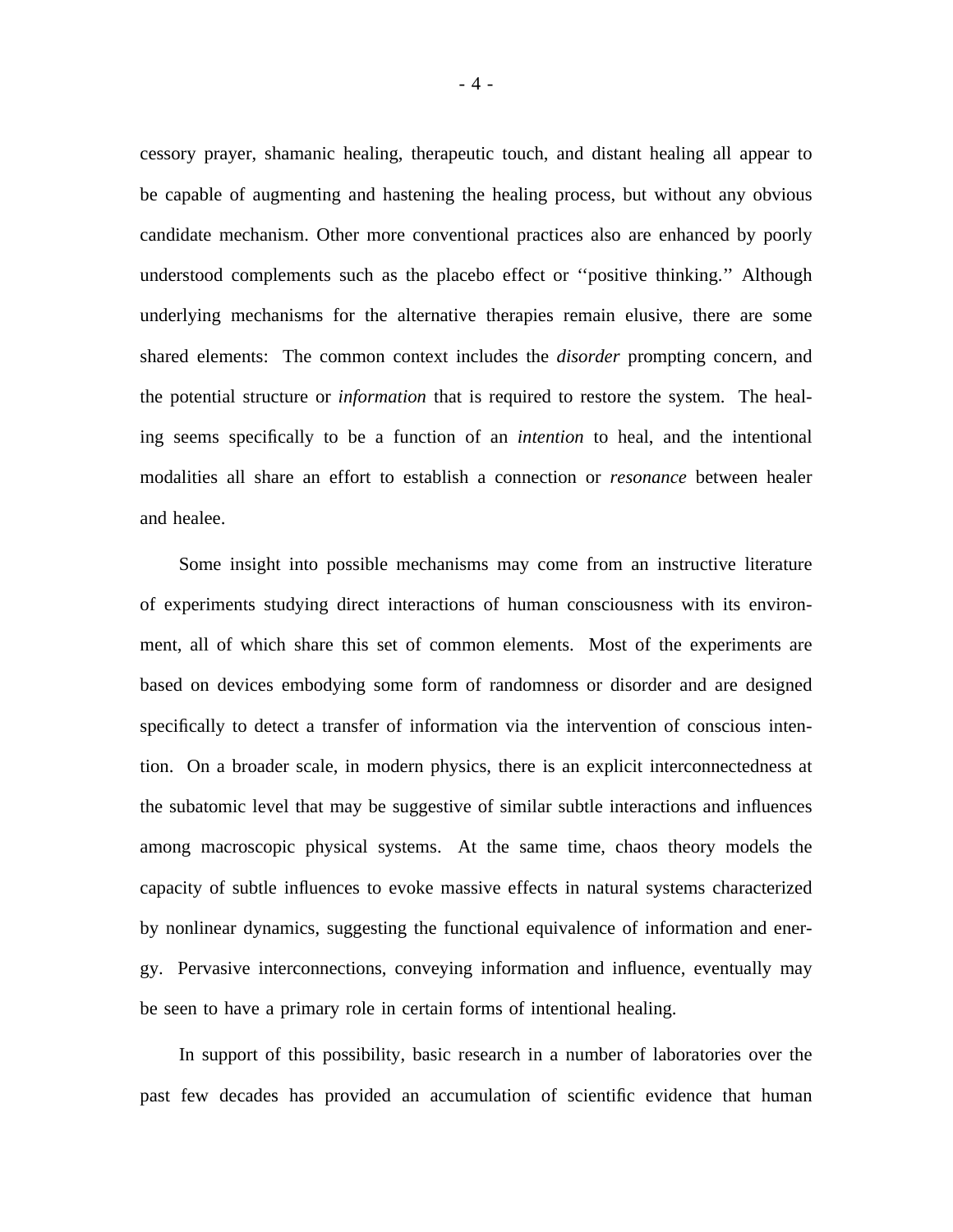consciousness and intention can alter the behavior of physical systems and access physically isolated information in an anomalous manner. In these experiments, there appears to be an information-bearing "nonlocal" connection of the consciousness to physically and temporally separated people or devices that is analogous to and may serve as a model for the anomalous and unexplained connections that are central to many systems of healing. The laboratory findings that demonstrate anomalous interactions of human consciousness with physical systems are persuasive, and in clinical application, with its intrinsic importance and meaning, we frequently observe improvements attributable to alternative and complementary practices, and occasionally see healings that seem "miraculous." Yet, we are only at the beginning of a search for clear explanations. The value of laboratory research is that it can be designed with a sharper focus on mechanism and understanding, whereas in real-world healing applications, the essential motivations necessarily must be toward the wellbeing of the people involved. With intentional healing as a context, this chapter describes a body of experiments exploring the relationship of mind and the physical world, and some rudimentary theoretical models attempting a reconciliation of anomalous effects of consciousness with modern physics.

#### **2. Experimental Healing Research**

Objective evidence, documented more fully elsewhere in this text, is accumulating that healing and improvements in well-being occur as a result of interventions such as intercessory prayer, non-contact therapeutic touch, and various forms of distant healing (5). Two related questions arise immediately: "How do these procedures work?" and "How can we improve them and increase their benefit to patients?" The first implies a theory that explains mechanism and allows testable predictions. The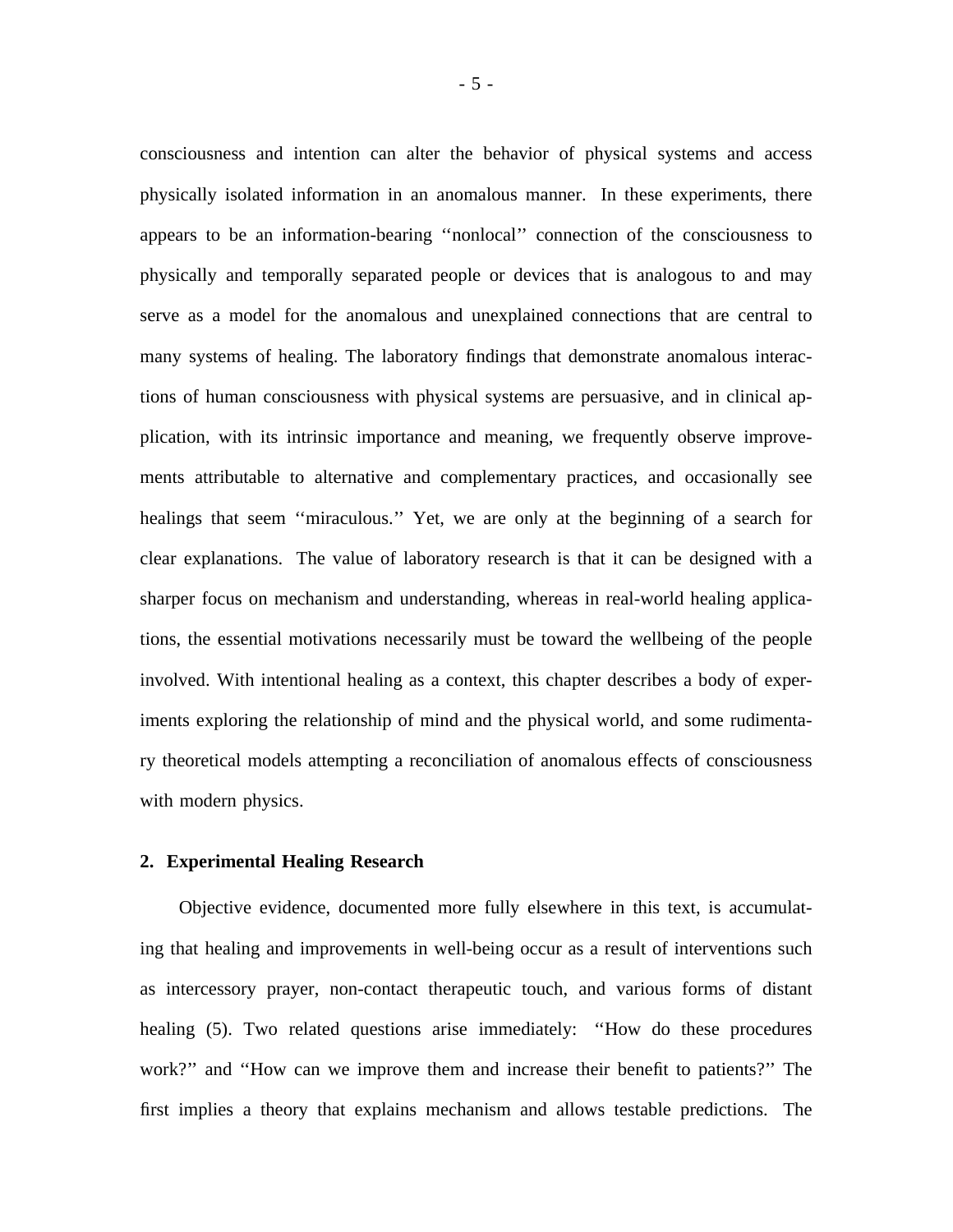second depends in part on the first, but also permits purely empirical extension via trial and error and the accumulation of experience.

We have only intuitive and speculative ideas of the physical basis of alternative and complementary healing. A number of informal models or theories serve as a helpful background against which practitioners work, but they typically are not amenable to scientific study, although they pass a pragmatic test of usefulness by guiding the procedures of healers. For example, in non-contact therapeutic touch, "energy" and ' 'energy fields' ' are an important part of the descriptive language, even though no measurement technology has been found to document a corresponding phenomenon. The terms are acknowledged to be metaphors that are used effectively in training and in the imagery employed by practitioners. More important aspects of the Therapeutic Touch model are the explicit descriptions of "centering," seeking "resonance," and holding the "intention" to help and to heal (6). In intercessory prayer there is an invocation of an external source by most practitioners, an effort to access a higher power, with the prayer acting as a channel for its application (7). Notably, there is again a central role played by a "healing intention" to focus and manifest the healing power. Similarly, in the distant healing methodology taught by LeShan (8), the healer seeks ' 'oneness' ' with the universe and thereby with the healee, and there is a well-defined set of exercises designed to promote this state. The state of oneness is conceived as providing an opening or channel for communication of the healer's intention.

These examples, and virtually all of the class of alternative healing modes that function without apparent physical connection or mechanisms, share the common elements of a healing intention and a sense that some form of resonance may establish a channel for communication of that intent, even though they may differ considerably in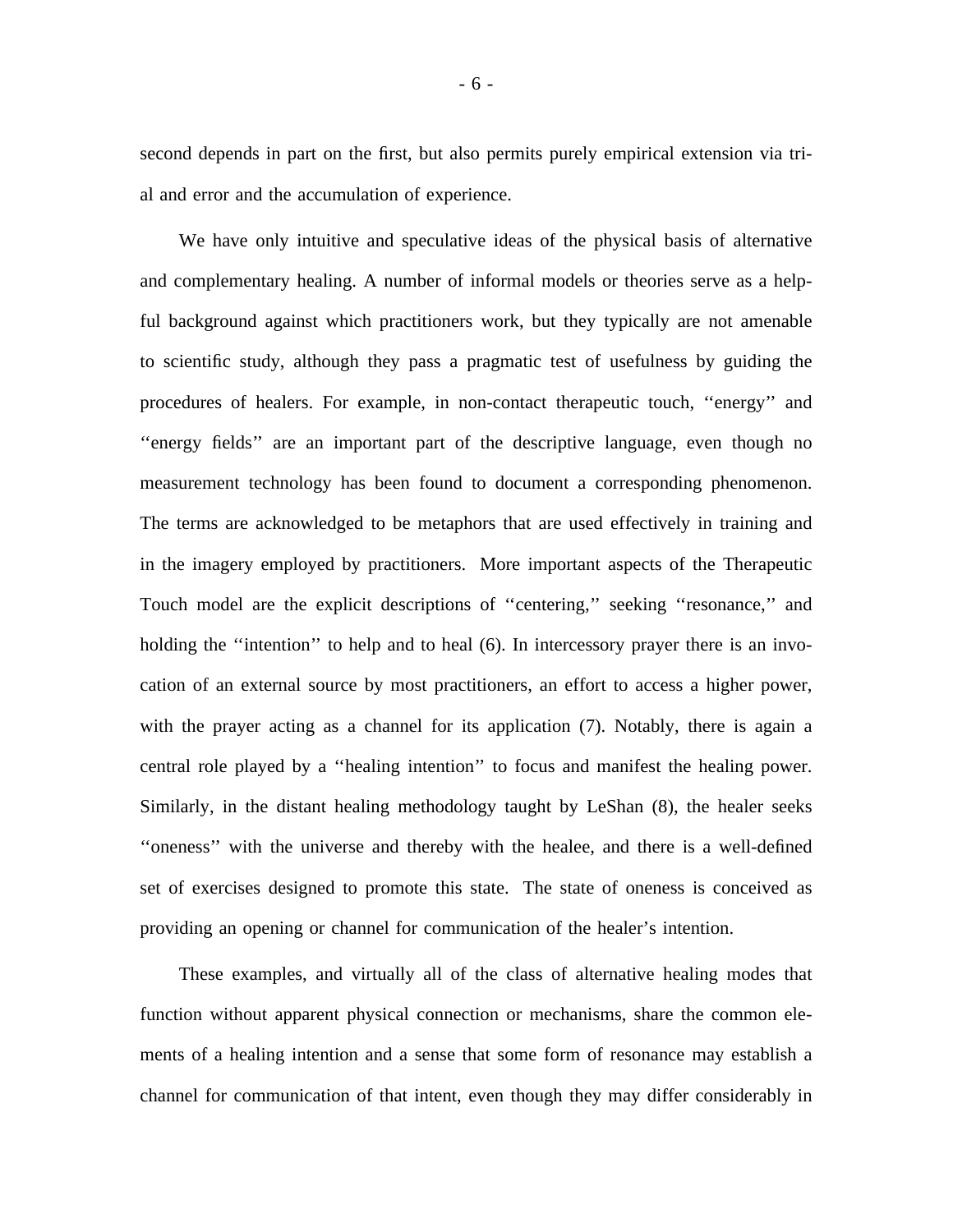other aspects of their definition or conduct and in their tentative theoretical explanations. Laboratory research on the direct interaction of human consciousness with the physical environment, and related research on the anomalous communication of information across spatial and temporal separations, address the same issues at a fundamental level. These relatively simple experiments are analogous in principle to various aspects of healing work, and studies with such systems may provide an effective approach for learning more about the conditions that are conducive to healing and working toward explanatory models.

#### **3. Anomalous Interaction Research**

Over the past 60 years, a scientific enterprise addressing possible extraordinary capacities of human consciousness such as telepathy and psychokinesis has progressively matured into a set of experimental designs with excellent controls and a high degree of replicability. The advent of computer technology, together with long years of experience and critical assessment, has produced a class of experiments that are reliable and capable of producing large databases exploring a spectrum of physical and psychological parameters. We will examine a small number of these experiments in some detail and supplement this necessarily limited survey with summaries of other relevant material including recent meta-analyses that address the quality of the research as well as its overall weight of evidence.

#### **3.1. Mind/Machine Experiments**

One of the most extensive databases available for our purposes has been produced in the Princeton Engineering Anomalies Research (PEAR) laboratory (9). This program was established in 1979 by Robert G. Jahn, who was then dean of Princeton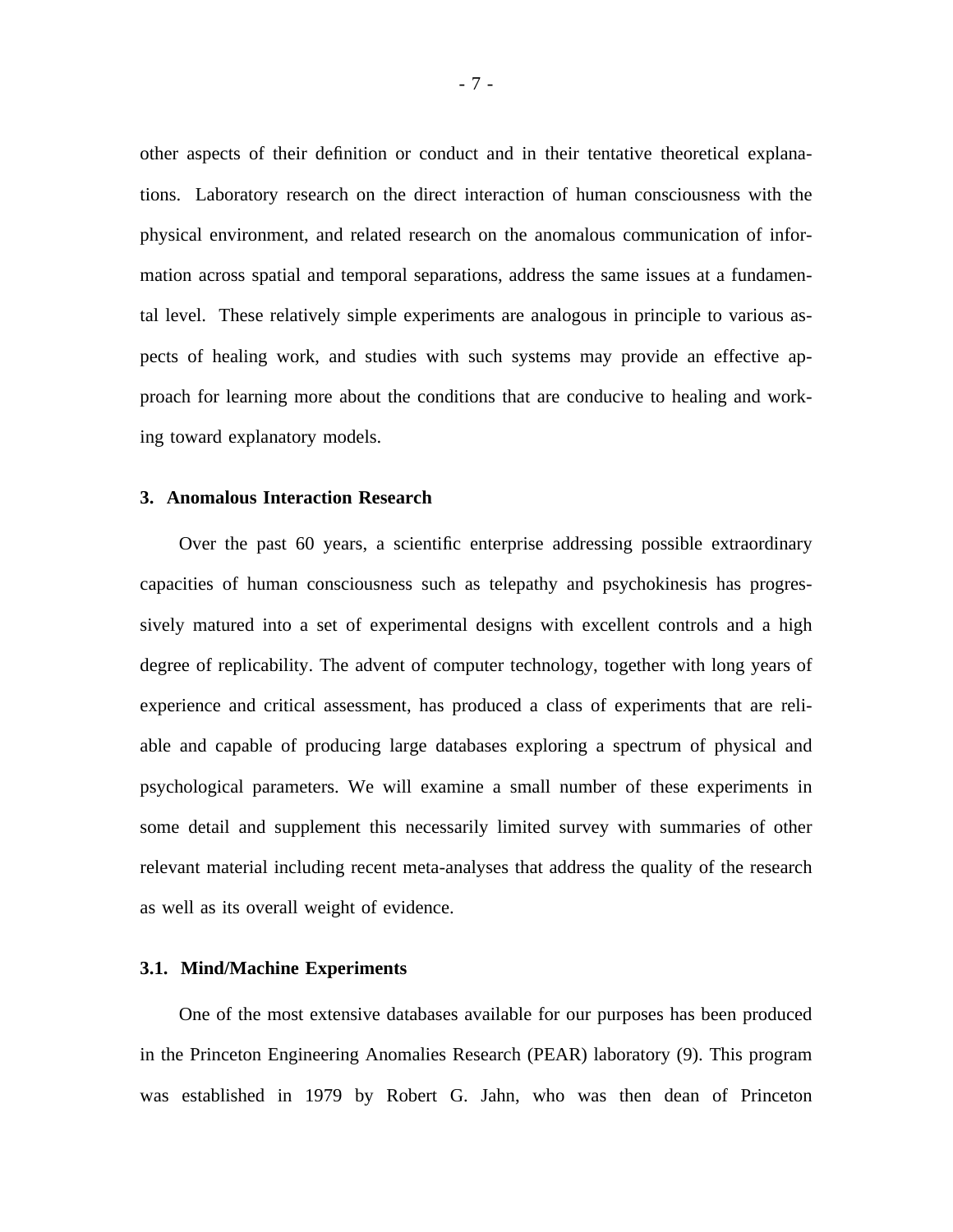University's School of Engineering and Applied Science. The research program has focused on two general classes of experiments and the iterative development of a theoretical framework for refining the experiments and eventually explicating the results.

In a set of experiments addressing anomalous interactions with physical devices, human operators are assigned an operationally defined mental intention to influence the performance of various machines whose outputs are controlled by some sort of random process. The research program has explored electronic, mechanical, optical, and fluid dynamic sources, at both microscopic and macroscopic scales. By far the largest component of the program is a series of experiments with microelectronic random event generators (REGs) that produce a sequence of random binary events  $-$  1s and 0s  $$ that are accumulated and automatically recorded as ' 'trials' ' while the operator attempts to influence the outcome to higher or lower values. Most simply put, REG experiments are much like asking someone to produce more heads, or more tails, while flipping an unbiased coin. Electronics and computer technology allow this conceptual coin-flipping to proceed at high speed, with extremely reliable and accurate counting. It allows immediate and powerful feedback on performance, thus providing information and motivation potentially useful for improving performance. It also allows the accumulation of very large numbers of trials and the accompanying statistical power to distinguish an effect that is very small from background noise.

Although other sources of randomnicity, including radioactive decay rates and pseudorandom algorithms, may be employed, the benchmark experiments use a commercial, microelectronic random noise source designed for critical applications in government and industry. High quality electronic components and failsafe designs en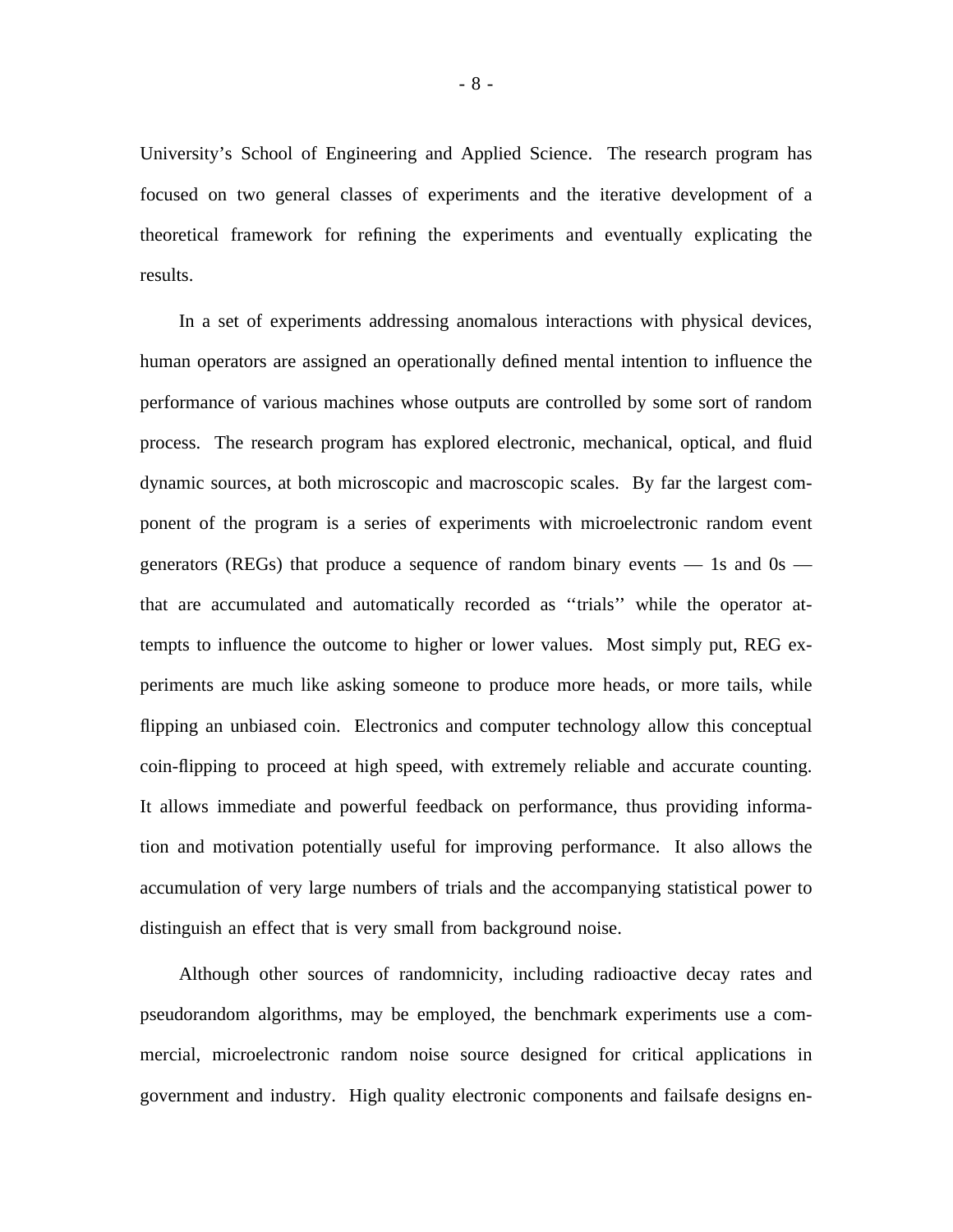sure that samples from this "white noise" source are truly random, forming an independent and unpredictable binary sequence. Extensive local calibration tests are made to verify that the equipment performs as expected, and that the data conform to the appropriate theoretical statistical models.

A trial in the REG experiment is defined as the sum of 200 bits from the random sequence, resulting in an expected trial value of 100, with variance 50. A prespecified number of such trials (typically 1000) is generated in each of three conditions of intention for a replication of the basic experiment, which takes about an hour to complete. The participant's instructions are to think about and mentally intend or wish for the REG to produce bit sequences with means higher or lower than chance expectation, or to generate baseline trials. In its basic form this is a very simple experiment, with a null hypothesis that these three conditions will produce indistinguishable results, given that the only difference among them is a mental state — the intention. The contrasting experimental hypothesis is that the high and low intentions will correlate with deviations of the nominally random sequence.

Over a period of 12 years, 108 individual operators accumulated 1262 experimental replications comprising over 5.6 million trials assessing the effect of operator intention, along with the effects of various secondary parameters, such as individual differences among the operators, location of the operator, type of random source, type of feedback, length of runs, and changes in the effect over time (10). The integrated or cumulative deviation of the results from chance expectation in the full database is displayed in Figure I.2.1. Analysis of variance shows a strong correlation of anomalous results with operator intentions, with a probability against chance of approximately  $2 \times 10^{-5}$ . While the correlation of results with intention is relatively con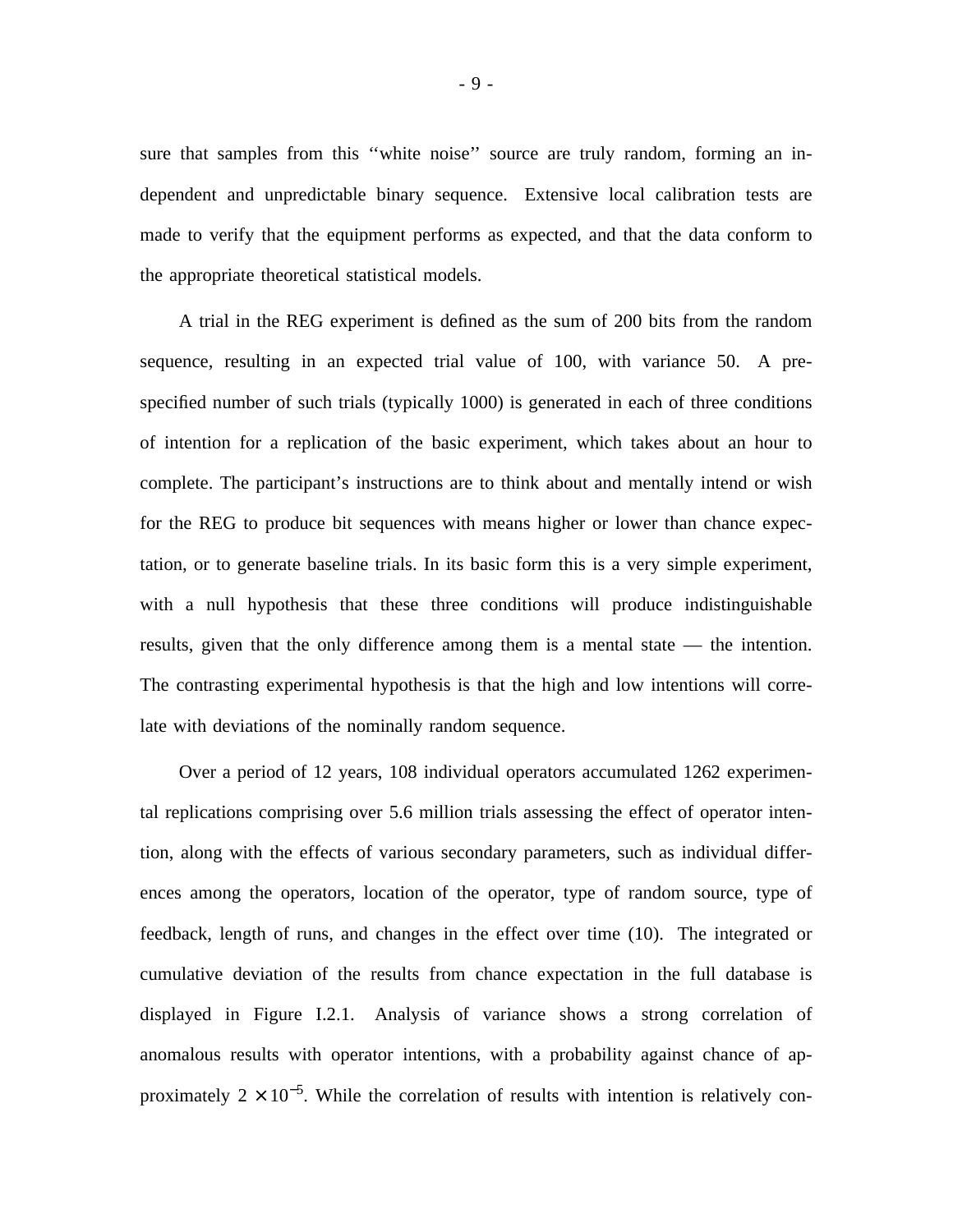sistent overall, detailed examination reveals an internal structure that is dependent on some of the other parameters. The high statistical significance is associated with an overall effect size on the order of a few parts in 10,000, ranging up to a few parts in 1000 for certain data subsets. There is a significant difference among the operators that is suggestive of individual performance "signatures," primarily due to certain individuals who are consistent over many replications, although they do not generate extraordinary effect sizes. When two people co-operate in the experiment, the effects are larger than those for individuals if they are an opposite-sex pair, especially if they are a "bonded" couple, but same-sex pairs thus far have shown small, nonsignificant effects (11). Interestingly, the co-operator results are not a simple combination of individual effects, but instead apparently are characteristic of the pair.

It is especially noteworthy that the local and remote databases (with the operator up to thousands of miles from the device) show similar patterns of interaction with intention, and exhibit virtually identical effect sizes, suggesting that the anomalous correlations in this experiment are insensitive to separation between the person and the machine. A small subset of these remote trials also is offset temporally by times ranging up to 48 or more hours, with the operator giving attention to the experimental intentions before or after the data actually are generated. Again the correlation with intention persists, and the size of the effect is undiminished (12).

The PEAR REG research does not stand alone, but is one program among many that replicate seminal work by Helmut Schmidt (13, 14). A meta-analysis published in 1989 (15) found 597 related studies by 68 investigators over a period of 30 years. The composite database showed an essentially constant effect size over the years, unaffected by a significant increase in the rated quality of the experiments. The overall effect,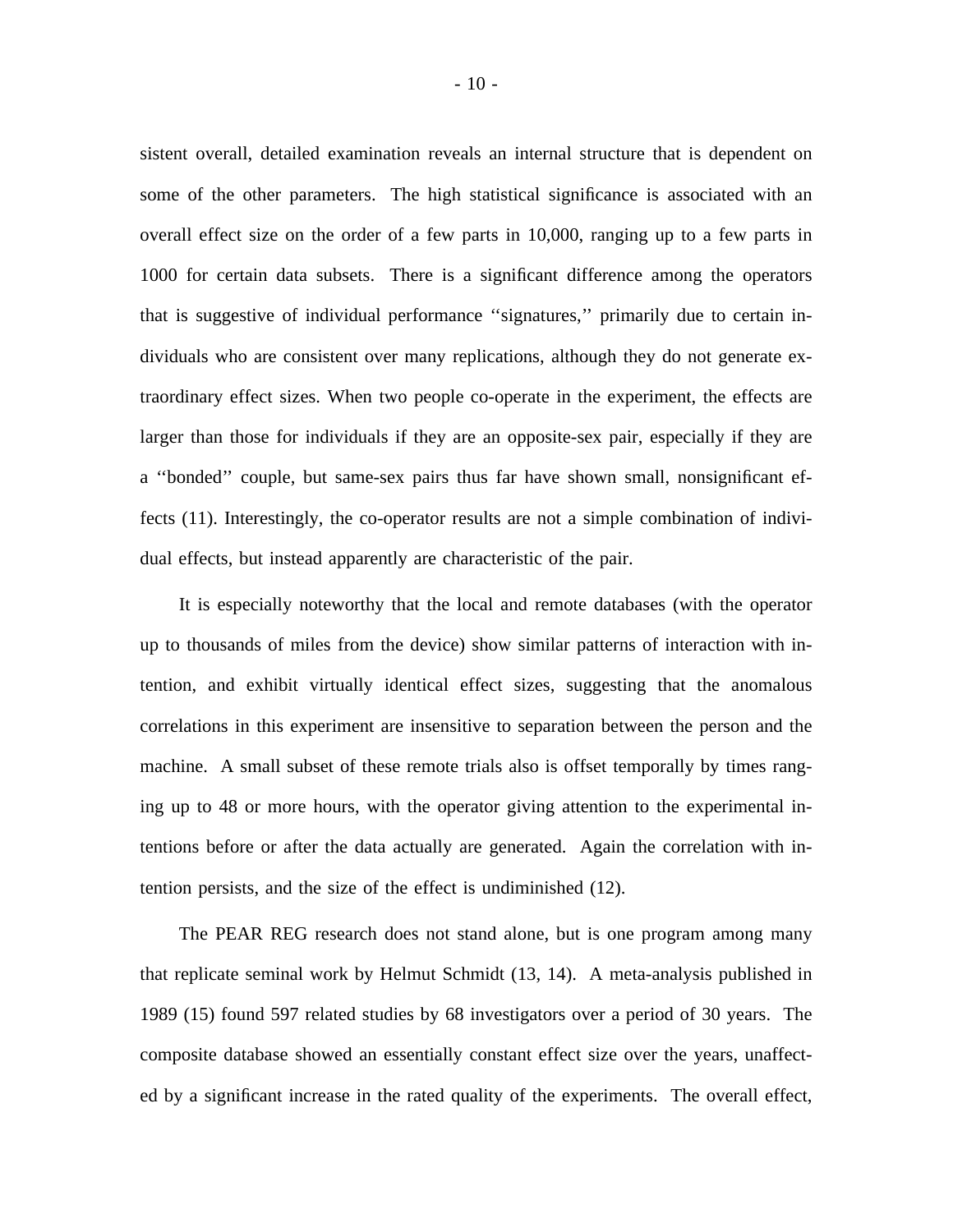while very small, showed a 15-sigma deviation from chance expectation.

The experimental designs and analyses in this research paradigm incorporate extensive contributions from skeptical and professional assessments of previous research. They specifically exclude various conventional or artifactual explanations for the deviations from chance expectation, including machine bias, informed optional stopping, data selection, selective reporting, and cheating, leaving firm evidence for a broad array of operator-specific anomalies in experiments of this class.

#### **3.1.1. Field REG Studies**

Capitalizing on miniaturized electronics, REG devices have been brought out of the laboratory for "field" studies, in which the REG appears to respond to coherence or resonance in groups of people. Ten applications in a variety of settings ranging from business meetings to religious ceremonies show a composite deviation with a probability against chance of  $2 \times 10^{-4}$  (16). The strongest effects appear when the groups become emotionally or cognitively coherent and share a group identity or resonance, and especially striking cases tend to have some unifying thematic or ceremonial aspect. For example, the most consistent anomalies among the ten applications are found in a long series of recordings at ritual gatherings of a pagan religious group.

Although this is a new area of study, other investigators have done closely related work. For example, Radin and colleagues have correlated the anomalous behavior of REG devices with very large-scale cultural activities such as the concentration of attention on live TV broadcasts, especially major events such as the Academy Awards. In studies more directly related to healing applications, they have found significant correlation of REG deviations with rated levels of group coherence produced during training workshops for an alternative therapy called Holotropic Breathwork (17).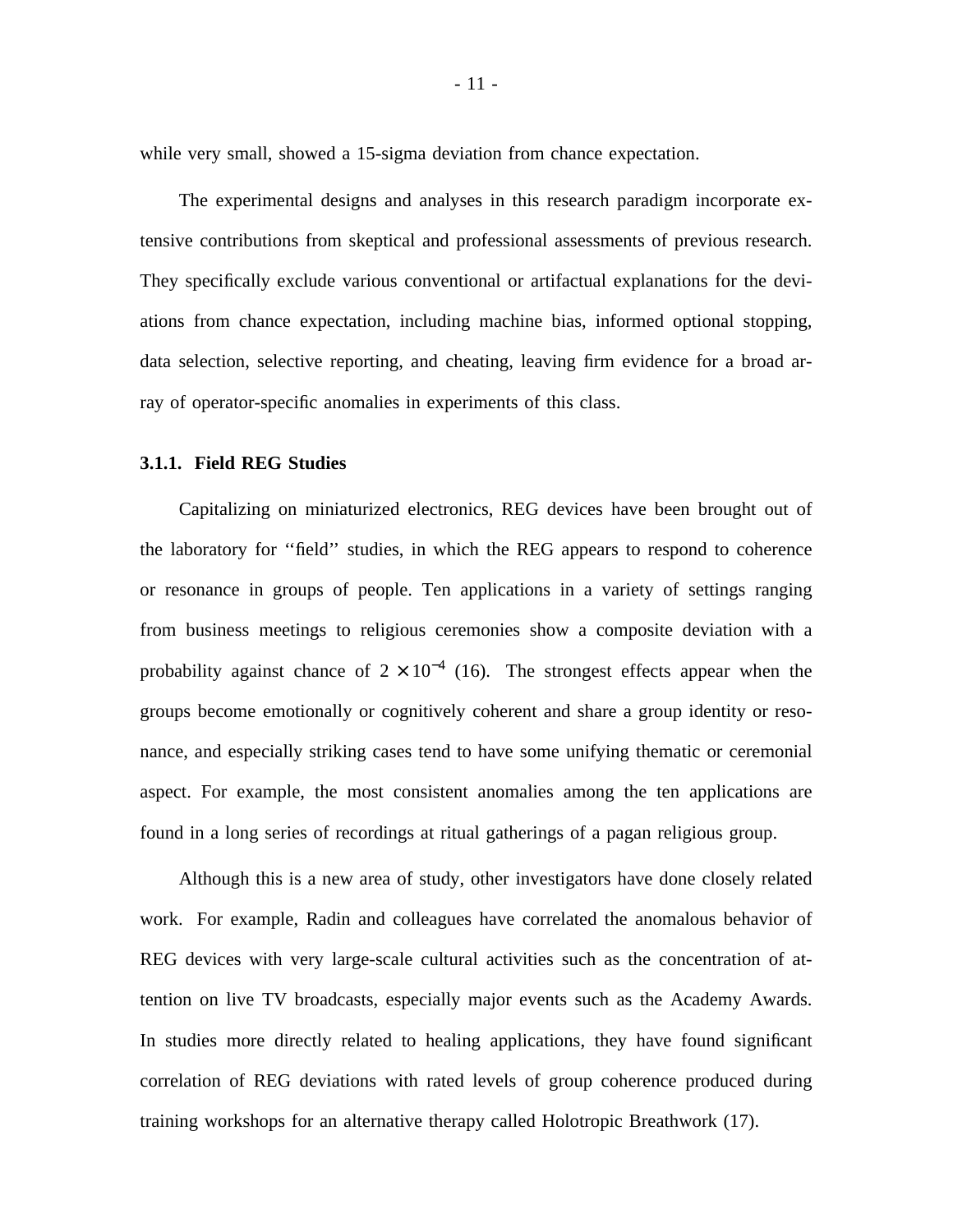Despite their relatively short history, these studies help to triangulate the evidence that consciousness can directly interact with its environment, and they suggest that bonding or resonance among individuals may create an efficacious group consciousness. They corroborate, as well, the indications that consciousness effects are nonlocal.

#### **3.1.2. Biological System Studies**

The mind/machine experiments have some strong parallels to the healing paradigm, as discussed earlier, but there is an even closer analog in a small literature of otherwise similar experiments that use biological systems as the target of intention. A number of investigators have studied the effects of conscious intention by unselected individuals and by healers on various living systems. For example, Nash showed that the growth rate of bacteria could be influenced by conscious intention in controlled double-blind studies (18). Grad watered seeds with saline solution that had been either "healed" or not, and in a careful, double-blind design, found that the healed seeds were more likely to sprout and grow successfully (19). In a series of studies using mice, Grad and colleagues showed that dermal wounds healed significantly more rapidly when treated by healers, in experiments that controlled for artifacts such as extra warmth from the hands (20). Braud found a highly significant reduction attributable to the effect of intention in hemolysis rates of the participant's own blood cells held in a saline solution (21).

Still closer to clinical research are studies that examine whether physiological measures in humans might be susceptible to distant influence. Dean and Nash found that vasomotor activity measured by plethysmograph increased when an agent in another room attended to names of emotional importance to either the agent or re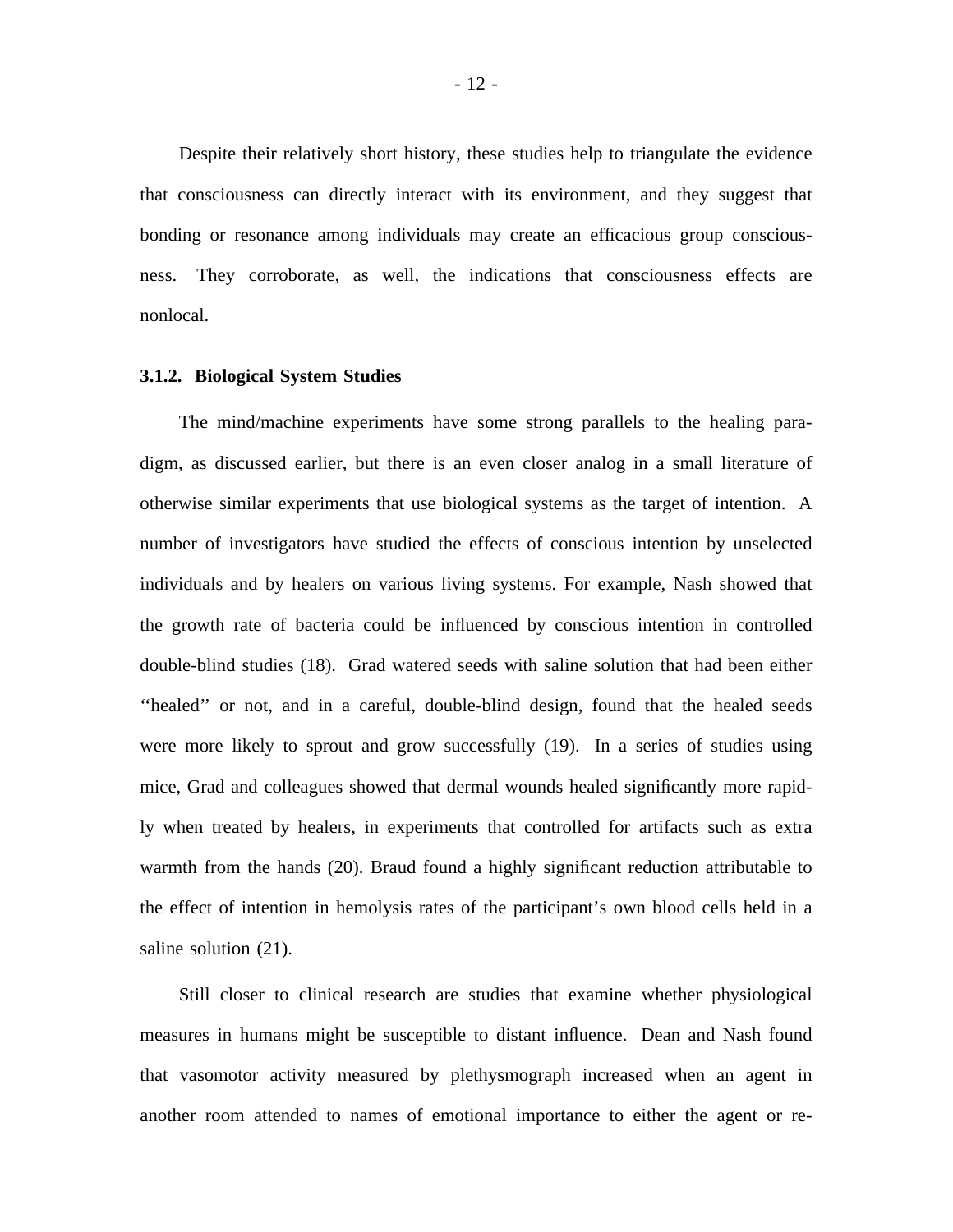ceiver (22). Autonomic nervous system activity was addressed in studies reviewed by Braud and Schlitz, where skin conductance was measured in the target person while an influencer in a separate room sent calming or activating thoughts and wishes (23). These investigators also operationalized the notion that we can ' 'feel' ' someone staring at us by setting a video camera to show the target person on a monitor to a distant starer. Simple physiological measures showed significant and characteristic variation during the staring periods, compared with randomly interspersed controls (24).

These biological system studies have been replicated by independent researchers, and they are a promising avenue of research that lies between the mind/machine experiments and direct clinical studies with human patients. It is important to note that these studies, which are quite analogous to the mind/machine research, have considerably larger effect sizes. This could suggest that the mechanisms are fundamentally different, but it may be that biological systems are inherently more amenable to subtle influences, or it may be easier for consciousness to interact or resonate with a living organism where the task seems more relevant and important.

#### **3.2. Remote Perception**

The second major component of the PEAR program is an experiment in remote perception which involves two people, one called the "agent" and the other the ' 'percipient.' ' The agent visits a location and spends about 15 minutes emotionally and cognitively immersed in the scene in an effort to provide a link for the percipient, who at a different location attempts to envision or imagine the scene. The targets may be chosen randomly from a pool prepared by a third person, or, alternatively, when an agent is traveling on an unknown itinerary, a target can be selected by prespecifying a date and time for a trial, and accepting the agent's location at that time as the target.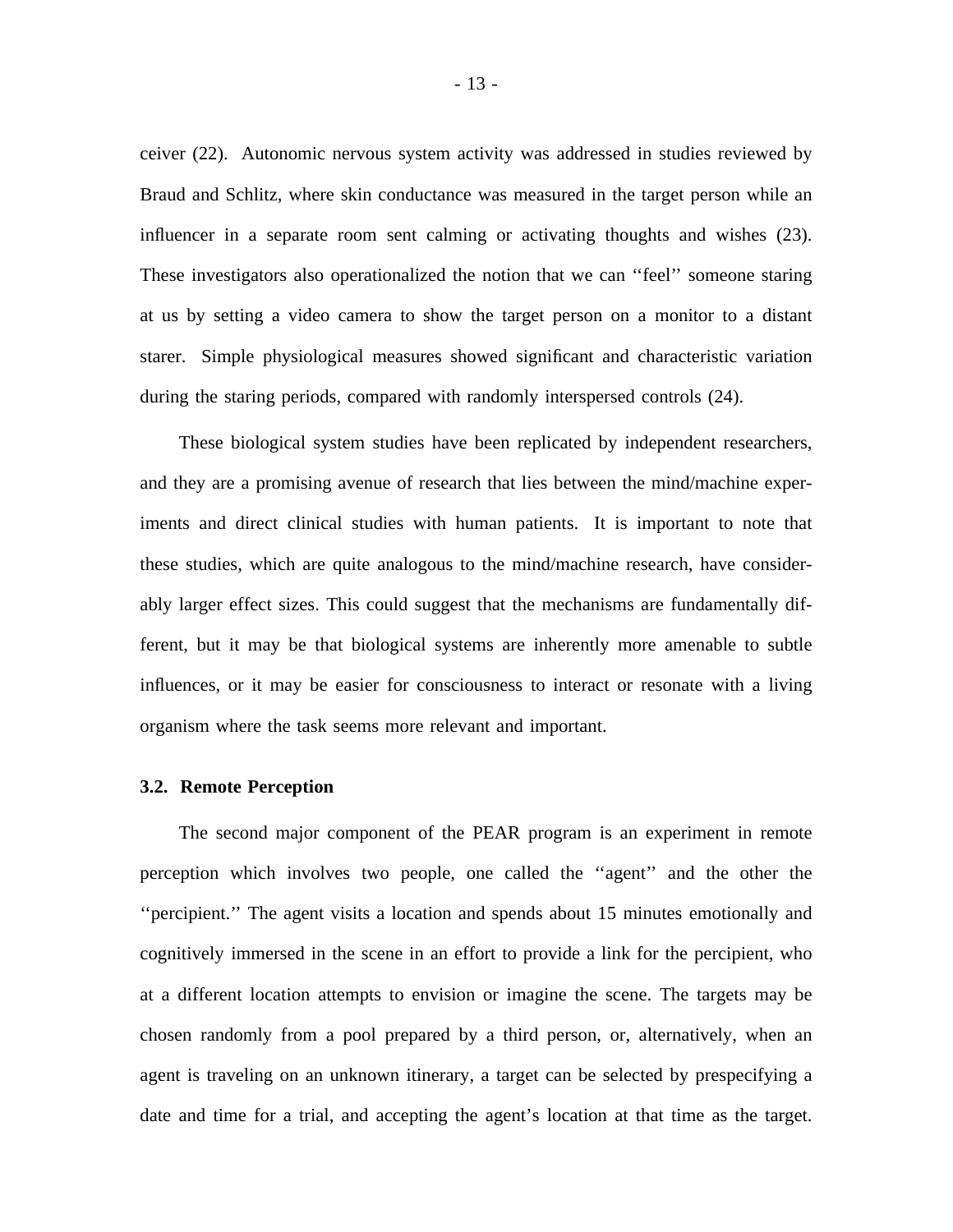The percipient freely describes his or her impressions of the target, and both participants are encouraged to make notes and sketches (the agent may take photographs). Finally, both are required to answer a set of descriptor questions which provide data for a quantitative evaluation.

Space considerations preclude giving illustrated examples, but the remote perceptions sometimes bear a striking resemblance to the target. The information most often is global and holistic rather than analytically precise, though there are occasional exceptions where the description is remarkably detailed. For example, in one case a percipient wrote of "Rocks, with uneven holes, also smoothness; height; ocean — dark, dark blue ... a lighthouse? — tall structure — round with conical roof; high windows or window space with path leading up to it; or larger structure similar to a castle ...' ' Beyond this allusive description, an accompanying sketch shows a castle abutment. The target was the ruins of Urquardt Castle on Loch Ness in Scotland, and the percipient was in New York, some 3500 miles away. The description was generated 14 hours after the target visit.

A percipient in Wisconsin described "... Some kind of circular shape. Almost like a merry-go-round or a gazebo. A large round thing. It's round on its side, like a disk, it's like a round thing flat on the ground, but it seems to have height as well. Maybe with poles ... Water again. Some quick impression of a fence, a low fence ... steps sort of lead up to like a path or walkway. Like a boardwalk. And there's a fence along it. There's people walking along it, and there's vertical lines along that walkway..." This is part of a nearly pictorial description of a tower restaurant near a bridge on the Danube river in Bratislava, Czechoslovakia, more than 5000 miles away, and the perception was recorded nearly 24 hours before the agent visited the scene.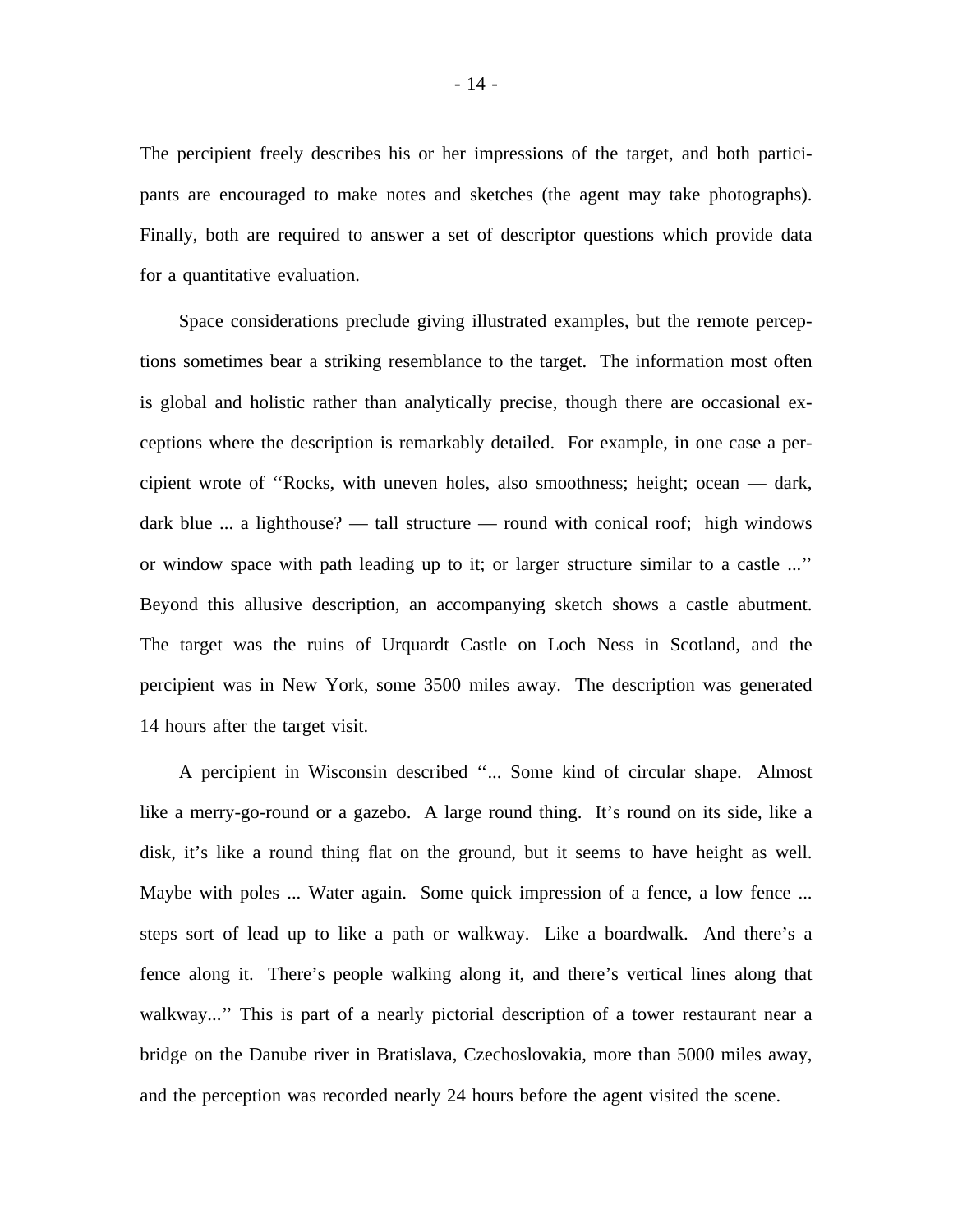Occasionally there are startling details, as in one curious case where the agent forgot the trial and did not go to the assigned, randomly chosen target. At the arranged time the agent was visiting an artist's studio that previously had been a tile factory, where a prominent work in progress was of an Archbishop in full regalia, including his "shepherd's crook" (its proper name was unknown to the agent). The percipient accurately described a large, vine-covered, red brick building cluttered with unique and interesting objects, including many sculptures, and mentioned someone holding a "crozier"  $-$  the shepherd's crook.

Of course not all the perceptions are so impressive, and in some cases there is no detectable resemblance between the percipient's response and the nominal target, but the trend toward apparently accurate perception is borne out by the objective analyses (25). The primary goal in this research program has been to develop a sophisticated analytical methodology to replace the human judging process, and thereby to facilitate more precise quantitative assessment of results and their correlation with various experimental parameters (26). Both participants answer the same set of 30 binary descriptor questions asking, for example, if the scene is hectic or calm, if straight lines or curves predominate, if height or depth is important, etc. Using these, an algorithmic comparison is made of the perception with the target as encoded by the agent at the scene or with an encoding by the person who prepared the target pool. The analysis proceeds by constructing a square matrix of scores calculated by comparing each perception against all targets in the given dataset. The properly matched trials (on the main diagonal of the matrix) are evaluated by comparison with the distribution of offdiagonal, mismatched scores, and a robust statistical score can be calculated to represent the anomalous information transfer in the matched target/perception pair.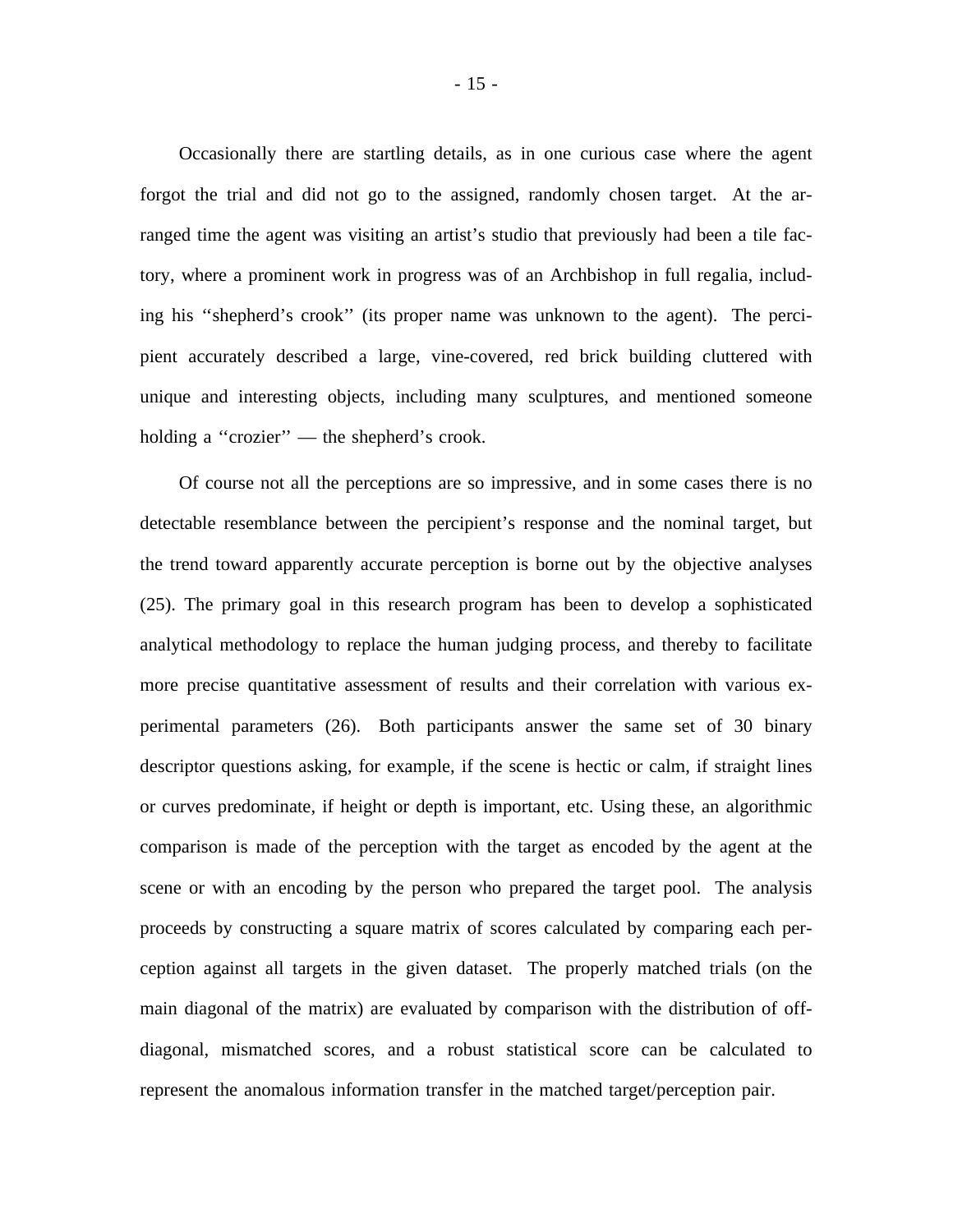The total database of 336 formal trials, shown in Figure I.2.2, provides highly significant evidence that information is acquired by the percipients, with a composite *Z*-score of 6.36, which corresponds to a chance probability on the order of  $10^{-10}$ . Comparison of subsets reveals that the overall yield is an accumulation of small contributions from the majority of the participant pairs, rather than from a few outstanding efforts. Most of the variations, such as the method of choosing the target or the particular scoring algorithms used, do not affect the scoring level significantly. Again, the most striking finding relevant to our purposes is parametric evidence that the degree of anomalous information transfer is unaffected by spatial and temporal separations. Regression modeling establishes a significant mean shift, but provides no evidence for a decline of scoring with increasing distance, up to several thousand miles. Similarly, there is no evidence that scoring is related to positive or negative temporal separations of the perception effort and the target visit, up to as much as a few days.

As with the REG studies, the results in this experimental program are quite consistent with those in independent but related research by other investigators. A comprehensive assessment of a long-term, government-funded program at SRI International and SAIC, using much the same experimental approach, shows similar overall results and statistically equivalent effect sizes (27, 28). A laboratory variation called the "Ganzfeld" experiment uses a soundproof room and reduced sensory stimulation for the percipient (receiver), while a sender in an isolated room views pictures or video clips that the receiver attempts to describe. Typically, the target is one of four selected randomly from a large pool, and the average success rate of the percipients in matching their experience with the correct target is about one in three. More detailed analyses show differences among subgroups, including evidence that artists and musicians may be especially successful, with scoring rates as high as 50%. A meta-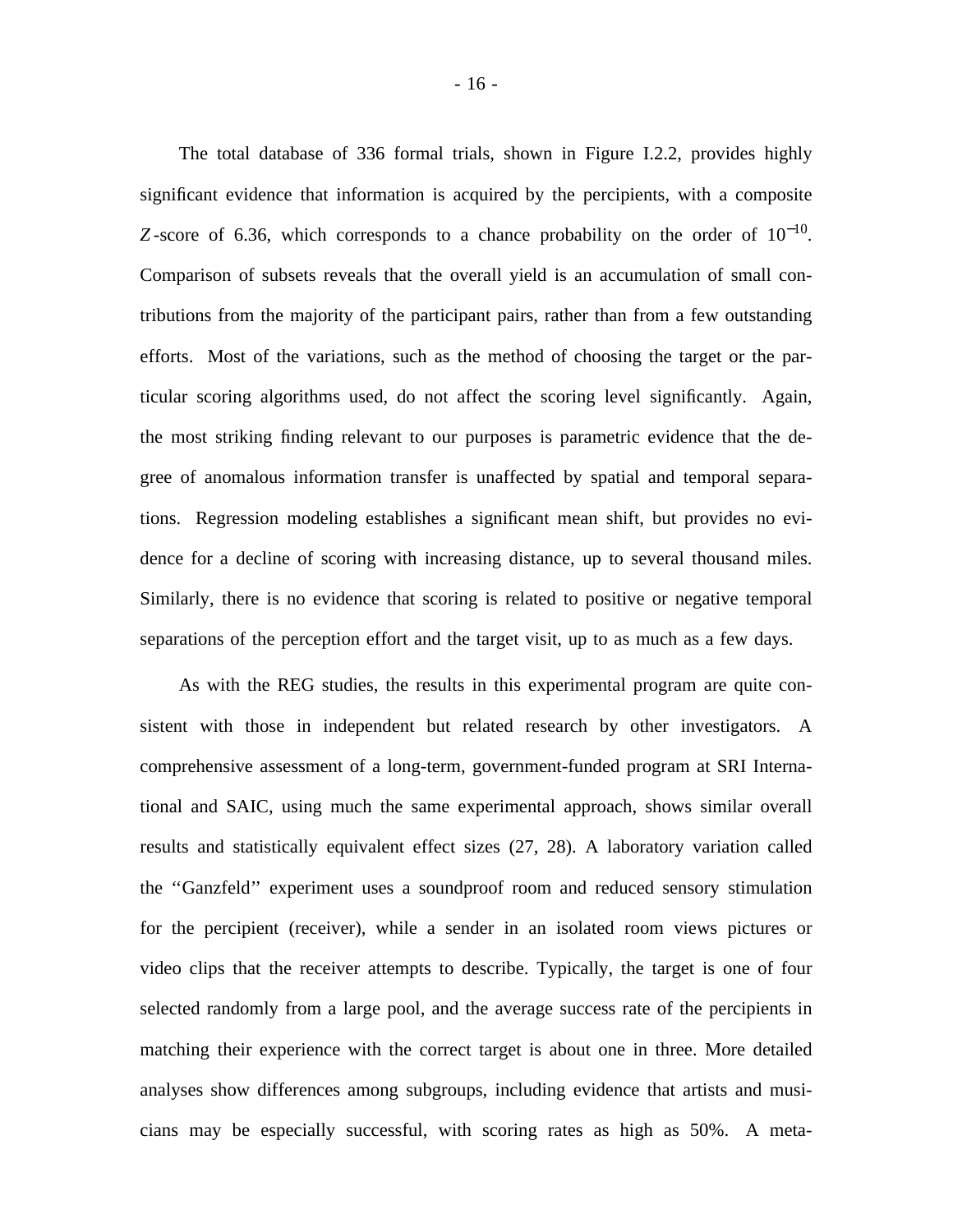analysis of these experiments shows an overall "hit" rate of 34%, while the chance expectation is 25% (29).

#### **4. Theoretical Background**

There are no widely acknowledged theoretical models to explain these laboratory results, but a number of serious efforts have been made. Probably the most frequently invoked mechanism in models attempting to explain intentional healing is some form of energy, in fairly explicit analogy to the familiar energies of sound, heat, light, and other electromagnetic fields. As a metaphor, "energy" is part of the lore and wisdom of various anomalous healing modalities, but it is difficult to find descriptive detail or any objective measures. When there is detail, for example in descriptions of auras, it appears to be uniquely experiential and subjective. The term "subtle energy" is widely used, but on close examination, it appears to be a label for a variety of anomalous observations and does not have a clearly specified or generally accepted physical meaning (30). For proximate healing interventions such as Therapeutic Touch or Laying-on-of-hands, electromagnetic or chemical fields seem reasonable as potential mediators, but for any of the intentional healing modalities that transcend space and time, conventional energy-based models are inadequate.

There is good evidence that the anomalies studied systematically in the laboratory cannot be accommodated in models that depend on mechanical, thermal, or electromagnetic physical energies, including those generated by the human body and nervous system. The effects are not diminished by distance, whereas physical fields typically manifest a characteristic decrement in proportion to distance, and the anomalous interactions seem not to be prevented by any form of shielding, while most physical energies can be readily deflected or absorbed. Most difficult for energy-based theories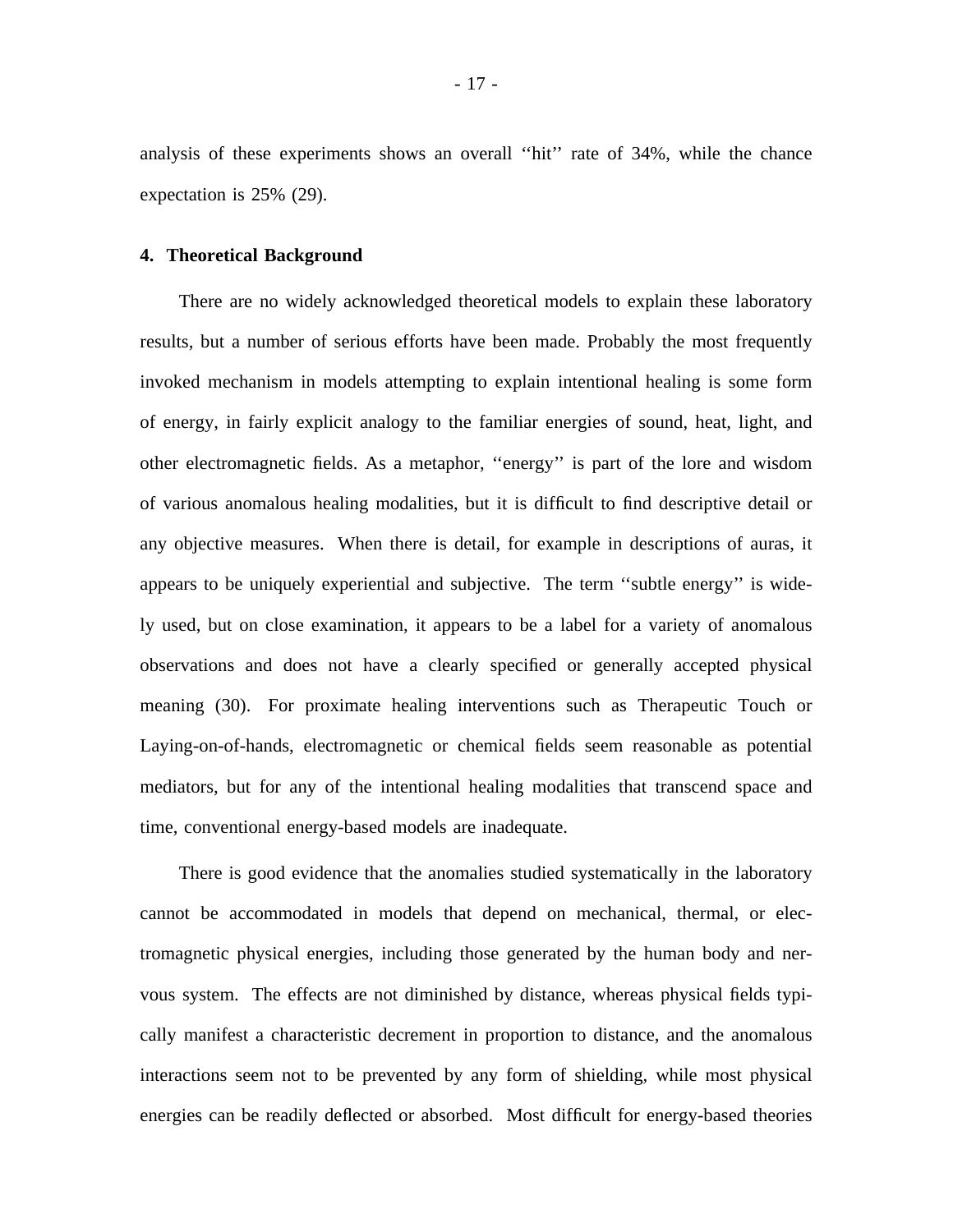to accommodate are the laboratory findings that indicate anomalous influences may traverse temporal barriers.

How can separated bodies or systems with no connection, nothing between them, become a single interacting system? Modern physics offers several intriguing possibilities. For example, quantum theory suggests that physical systems are accurately described with wave functions that are fully probabilistic, and remain undefined until an observation is made, resulting in a "collapse" of the wave function into specific eigenfunctions. The standard example is Schroedinger's famous cat, whose fate is determined only when we open the box to observe whether it is alive or dead. Similarly, some theorists suggest that the results of an anomalies experiment are determined only when an observer collapses the wave function describing a range of real but unmanifested possibilities, including those so unlikely that they are characterized as anomalous (31, 32). The concept of the zero-point field suggests that the physical vacuum and all interstitial "space" is filled with fluctuations of potentially interacting fields. The quantum fluctuations of virtual and real particles give rise to interference patterns that specifically link separated submicroscopic particles, and this, in turn, implies a functional interconnection on larger scales (33, 34). A consequence of this quantum inseparability is that physical systems exhibit a quality of wholeness, as suggested in Bohm's work (35). While not explanatory in a mechanistic sense, such models bring consciousness into the picture with an efficacious role. They suggest that we, as observers, are a necessary ingredient in the determination of physical reality.

Extensions of this modeling approach consider more directly the information theoretical aspects of anomalous interactions. In a version of quantum theory that em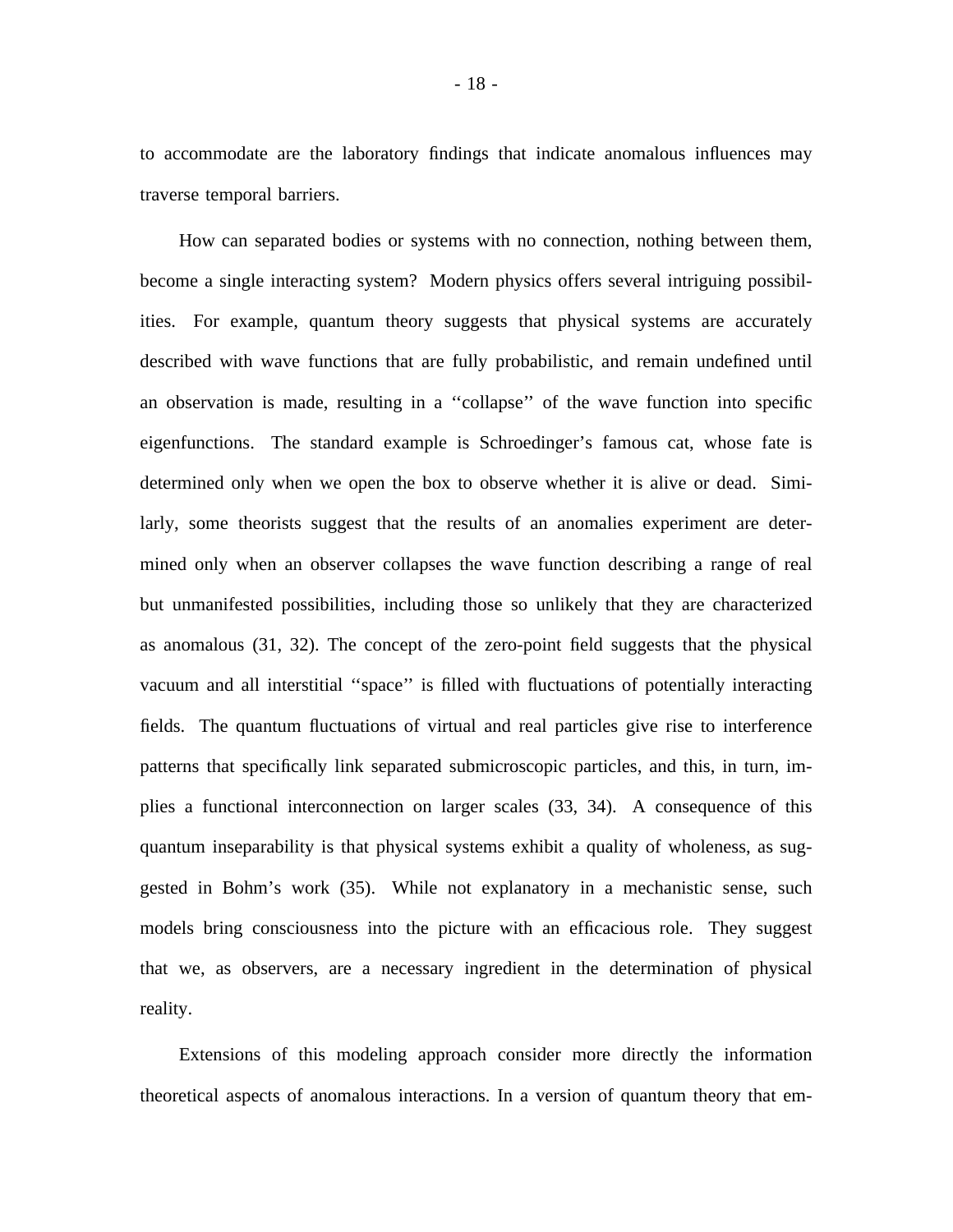phasizes the interconnection and wholeness of the physical world, Bohm describes a particular form of "active" information that is potentially present everywhere, but which is active only where it is meaningful (35). Thus, a healing intent may be available as an information resource having nonlocal, universal extent, with the need for healing providing the meaning, and hence the resonant channel, through which the information becomes active.

Taking consciousness as a form or manifestation of information, Jahn and Dunne suggest a metaphoric extension of quantum mechanical principles into the consciousness domain (3, 36). Consciousness is regarded as both particulate and wavelike, in analogy with quantum mechanical descriptions of matter and energy. In its nonlocalized, wavelike manifestation, it is unbounded and can penetrate barriers and resonate with other consciousnesses and the environment, thereby acquiring or inserting information that is unique to the interacting system. Based on this metaphor, Jahn and Dunne suggest possible mechanisms for anomalous influence. For example, they invoke the quantum mechanical principle of indistinguishability to help understand bonding. When molecules are formed from atoms, the constituent elements lose their identity and from this loss a classically anomalous ' 'exchange force' ' results, producing a strong covalent bond. Analogously, through a sacrifice of conscious individuality, a unifying resonant bond may be established with another consciousness or a physical system, allowing the acquisition or insertion of information. Viewed as an influence of one system on another, this would be anomalous, but in a coherent, unified system, information is distributed throughout. The merging of subjective identities with each other, or with the environment, enables the transfer of objective information manifesting as coherence between previously separable constituents, yielding a total system within which entropy is reduced (37). While these suggestions may seem abstruse, the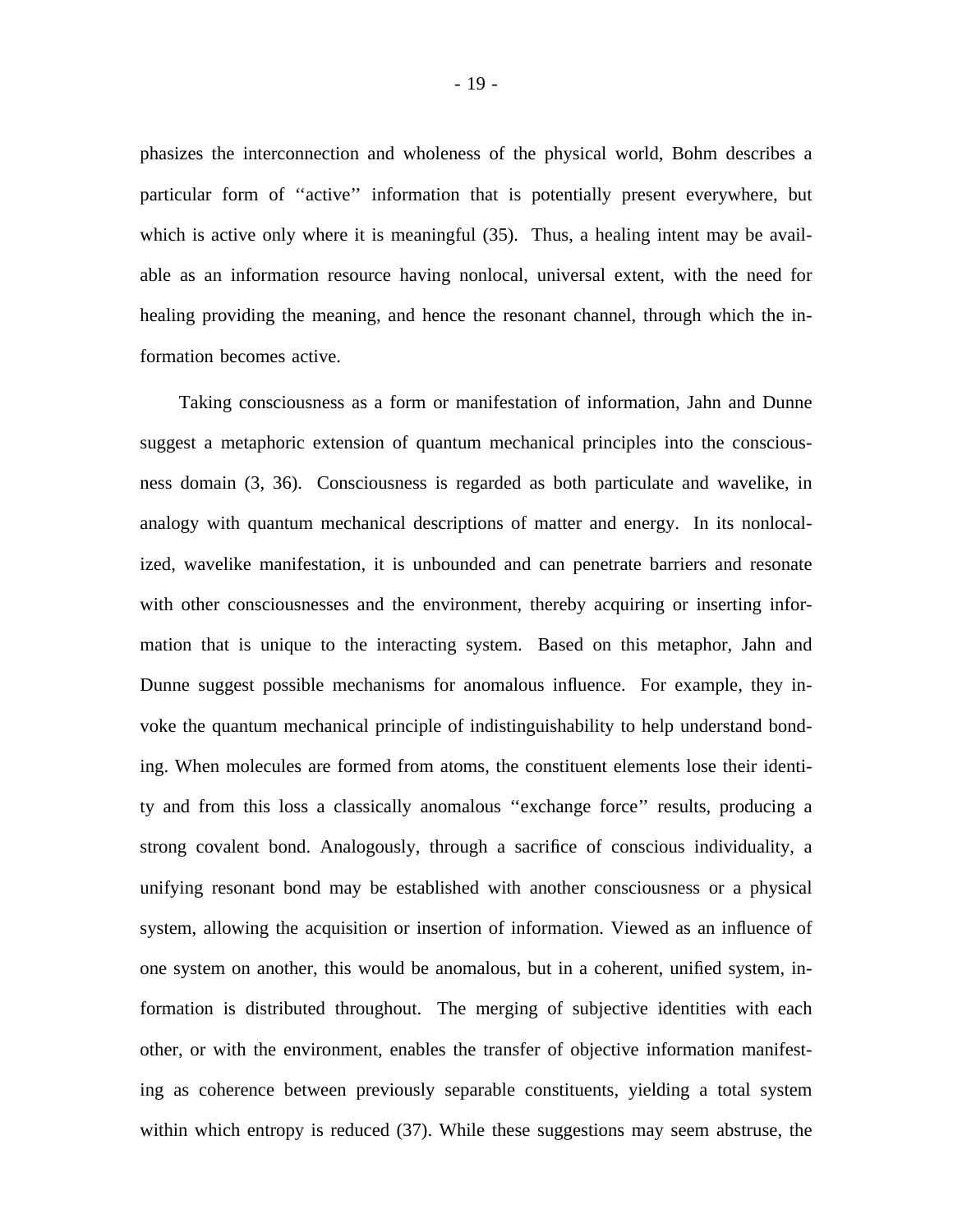fundamental principles are parallel to those involved in common interactive experiences such as falling in love, or creating a work of art, or enjoying the beauty of a sunset.

#### **5. Applications and Implications**

It is not difficult to envision mechanisms for self-healing through meditation, imagery, and positive thinking, because the mind and body are directly linked in an enormously complex network of neurophysiological and biochemical interactions. Mental states such as an intention to be healthy or to get well are an intrinsic addition to the information that shapes and controls the physical and chemical interactions, helping to promote a restoration of balance and appropriate structure where an injury or illness has interfered with normal, well-ordered functioning.

The research on anomalous interactions provides intriguing evidence that a nonlocal intervention such as intentional healing may contribute similarly to the continuing exchange of information that is essential to maintaining the integrity of living systems. The experiments show persuasively that anomalous effects occur across significant spatial separations, although we must acknowledge that the effects are very small when we consider applications; it is unlikely that a practical garage door opener or TV remote control will be built soon to take advantage of these findings. On the other hand, such devices are at the simple end of a spectrum where biological systems and consciousness define a much more complex opposite pole. Living bodies, with homeostatic, immune, and nervous systems that epitomize the realm of applied nonlinear dynamics are intrinsically susceptible to influence from small inputs and are able to identify and amplify the most subtle of inchoate patterns and information. Biological systems utilize random processes and uncertainty to maintain the highest level of sensitivity to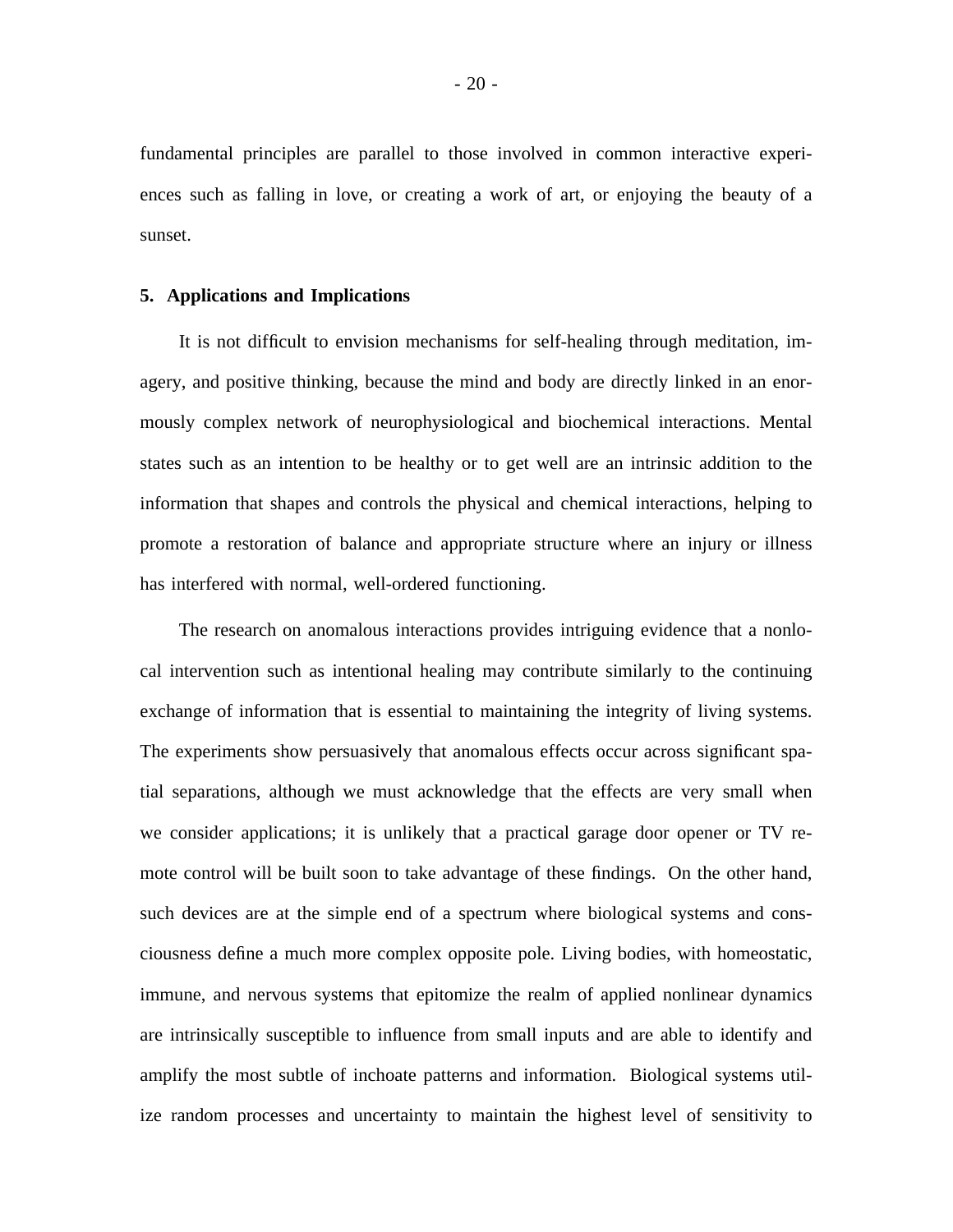subtle changes in the environment. They are reactive on the finest scale to information that reduces entropic disorder and provides an increment of structure and predictability, yielding a stable internal milieu and successful interaction with the environment. In this context, we see that healing a wound or recovering from an illness is dependent upon the generation or addition of appropriate information to help restore order and structure.

Long-range interactions between antibody and antigen, and enzyme and substrate suggest nonlocal effects and fields that process and utilize structuring information at a fundamental level. Healing cascades that are beginning to be well characterized in ongoing medical research illustrate the hypersensitivity of biological systems to information and may be especially productive targets for anomalous healing research involving direct assessment of quantity and efficiency in the production and transport of inflammatory mediators. When a wound occurs, a highly specific recruitment process begins as the cut disrupts the structure and spacing of endothelial cells in vascular tissue, resulting in the production of chemotaxic endothelial attractors, lymphokines, and platelet activating factors. These bring to the wound precisely the required mediators for the healing process, including white cells, lymphocytes, and neutrophils (38). Thus, the healing is a function of a structured chemotaxic field that induces a spatially distributed cascade of production and transport, in a process that intrinsically is very sensitive to small informational influences of the order of those found in anomalies research. Such intrinsic functional sensitivities may be the matrix that allows intentional healing to operate across time and space by means of an anomalous acquisition or transfer of information. Of course this anomalous healing information constitutes only a part of the healing process, but a growing body of high quality controlled studies (5, 7, 39) strongly indicates that it can be an important, potentially crucial element in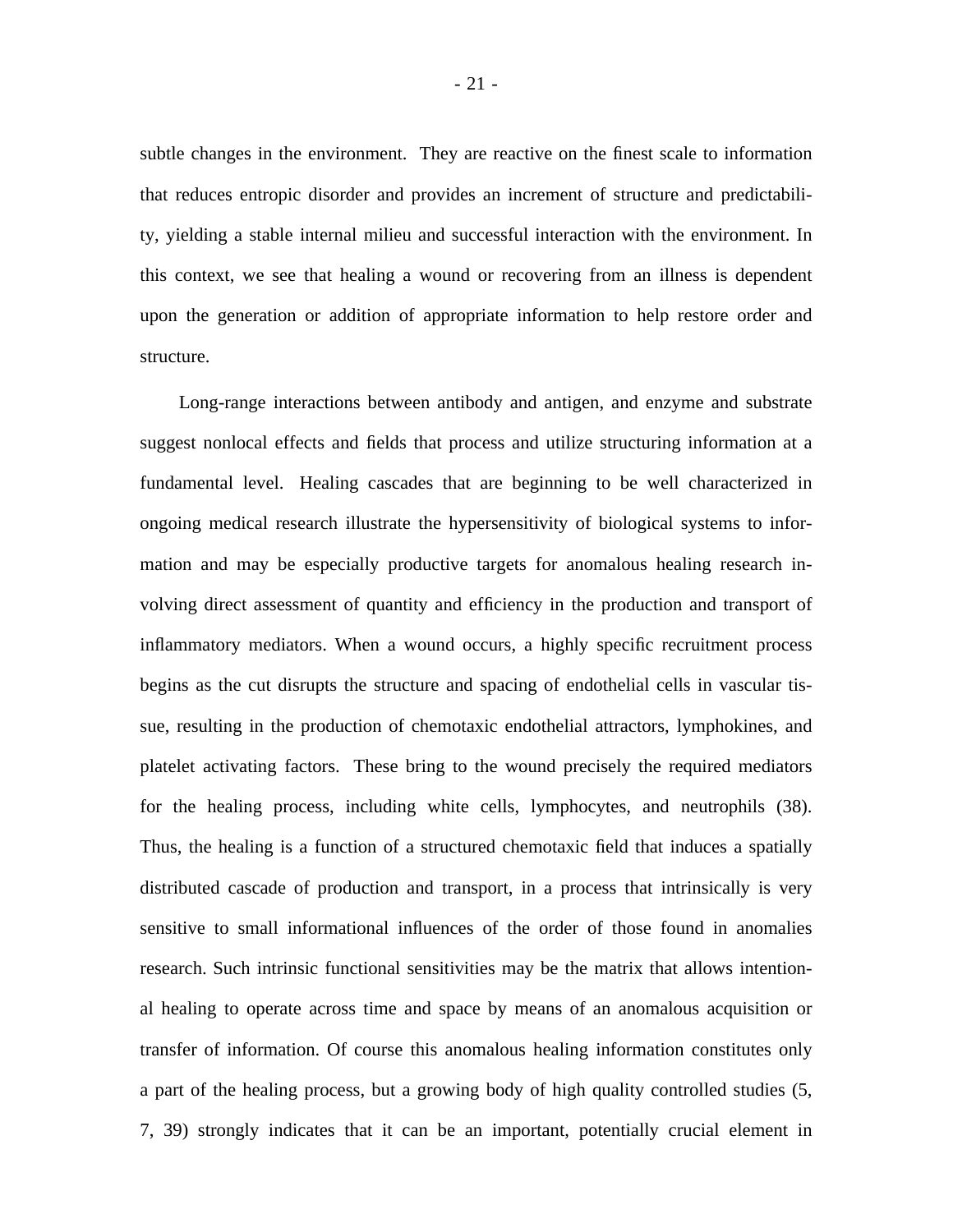health maintenance and in the illness recovery process.

The experiments we have reviewed show that human consciousness can affect physical systems by imparting information directly, bypassing the usual physical mechanisms, and that information may be communicated over vast distances and across temporal barriers. As Jahn suggests, discussing the relationships of information, consciousness, and health, "[The] anomalous phenomena we have been studying may be an indicative microcosm of a much broader genre of human capacity — the capacity to create, to order, to heal."  $(37)$ 

An injury or disease manifests as a disturbance or disorder in a system that, when healthy, is magnificently structured and orderly. It is, on the other hand, so complex that its function at the fine scale is beyond our full scientific understanding, as in the extraordinarily precise homeostatic control of the body, or in the exact mechanisms of mending and regeneration when we are injured, or in the creation of ideas. When there is a disruption, and healing is required, the need is for additional order, the infusion of information. Of course consciousness is nothing if not a manifestation of information, and in its creative and structuring capacities, it is ideally suited as a reservoir for the processes that sustain and restore health and wellbeing.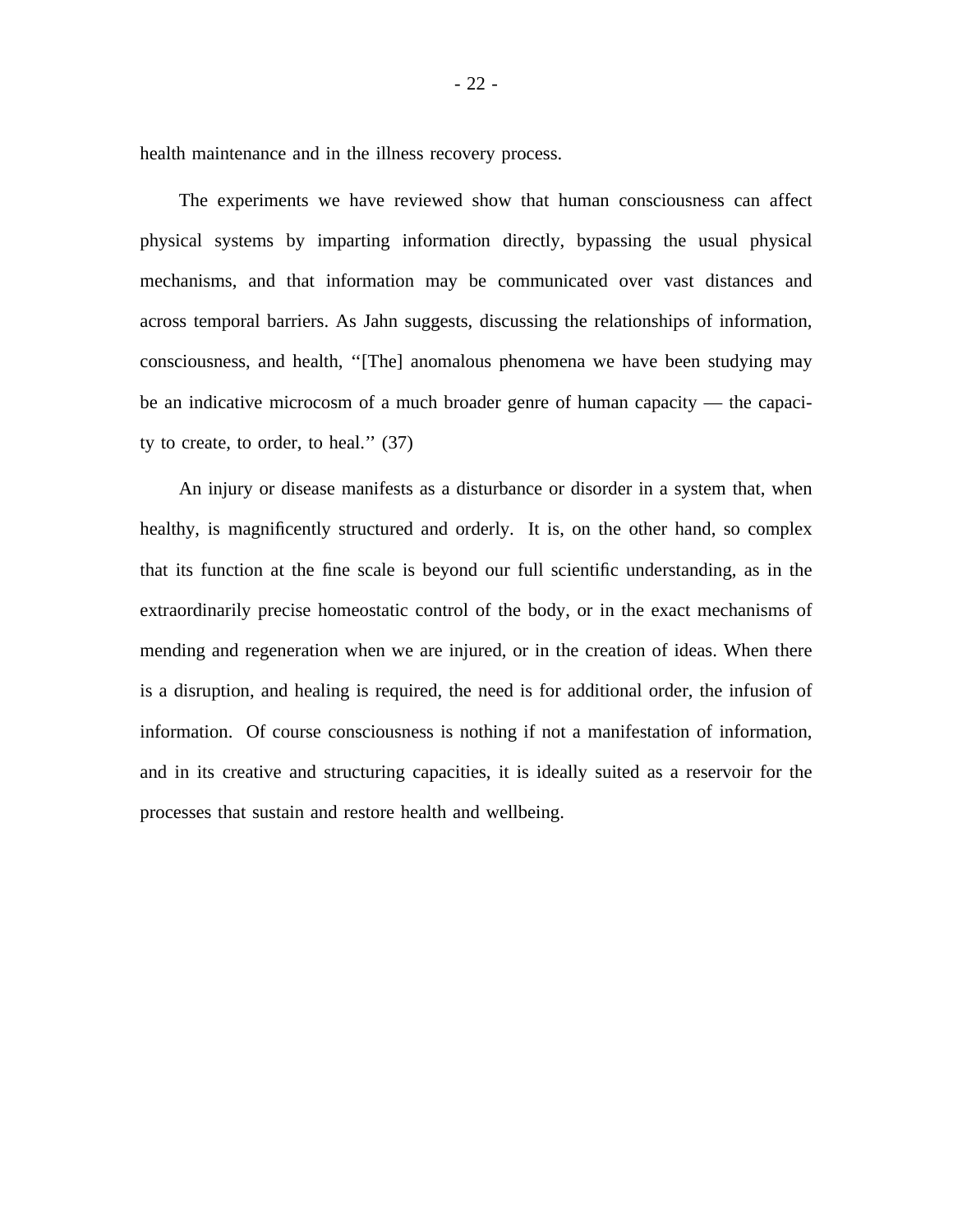## **References**

- 1. Jeans, J. (1948). *The mysterious universe.* Cambridge: The University Press, pp. 166, 186.
- 2. Krippner, S. (1995). A cross-cultural comparison of four healing models. *Alternative Therapies* 1: 21-29.
- 3. Jahn, R. G., Dunne B. J. (1987). *Margins of reality: The role of consciousness in the physical world.* New York: Harcourt Brace.
- 4. Herbert N. (1993). Elemental mind: Human consciousness and the new physics. New York: Dutton.
- 5. Achterberg, J., Dossey, L., Gordon, J.S., et al. (1995). Expanding Medical Horizons: NIH Publication 94-066. Washington: U. S. Government Printing Office.
- 6. Quinn, J. (1984). Therapeutic touch as energy exchange: Testing the theory. *Adv Nursing Sci,* 6: 42-49.
- 7. Dossey, L. (1993). *Healing words: the power of prayer and the practice of medicine.* San Francisco: HarperSanFrancisco.
- 8. LeShan, L. (1974). *The medium, the mystic, and the physicist.* New York: Viking.
- 9. Jahn, R.G., Dunne, B.J., Nelson, R.D. (1987). Engineering anomalies research. *J. Sci. Exploration,* 1: 21-50.
- 10. Nelson, R.D., Dobyns, Y.H., Dunne, B.J., Jahn, R.G. (1991). Analysis of Variance of REG Experiments: Operator intention, secondary parameters, database structure. Tech Note PEAR 91004. Princeton: Princeton Engineering Anomalies Research.
- 11. Dunne, B.J. (1991). Co-operator experiments with an REG device. Tech Note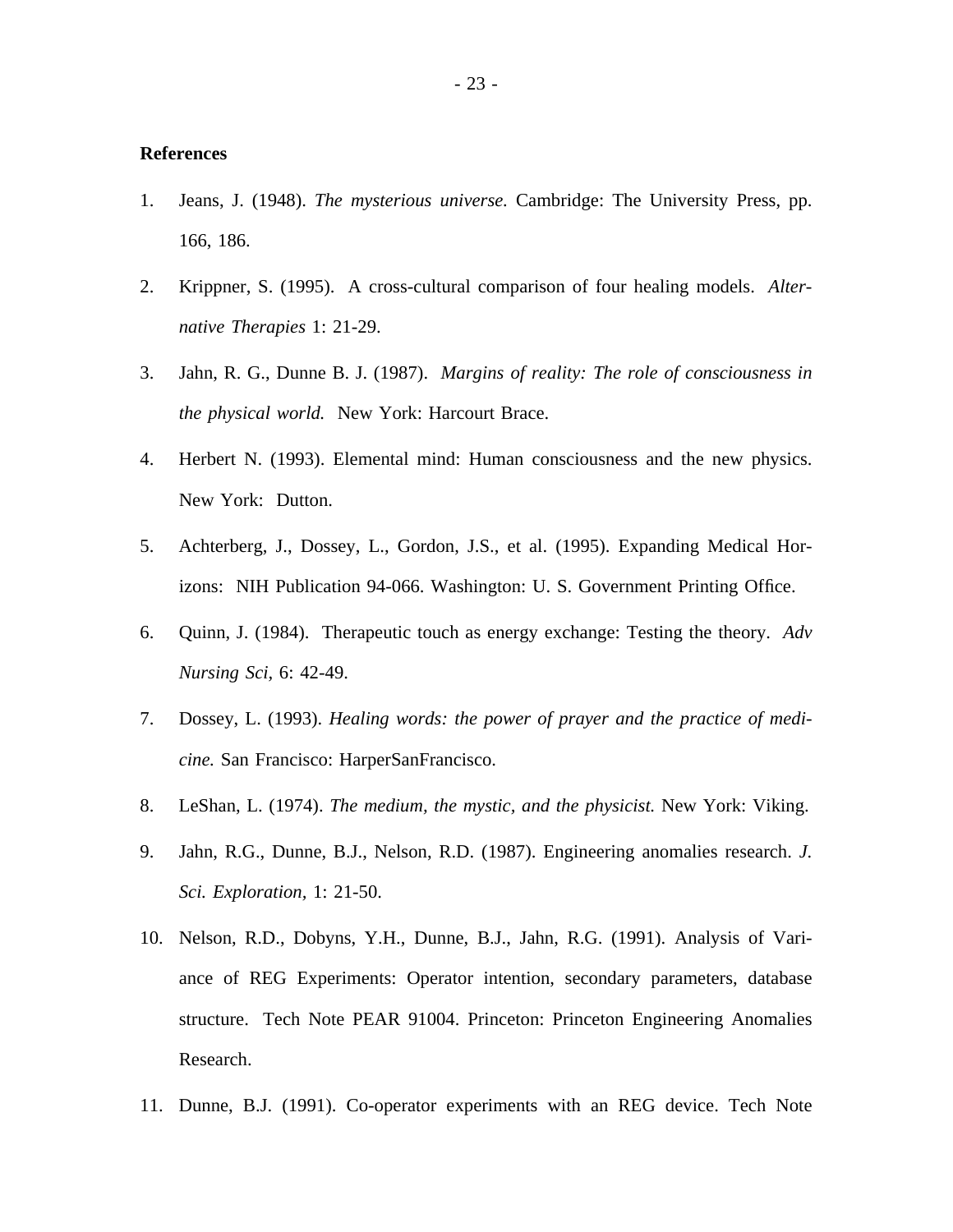PEAR 91005. Princeton: Princeton Engineering Anomalies Research.

- 12. Dunne, B.J., Jahn, R.G. (1992). Experiments in remote human/machine interaction. *J. Sci. Exploration* 6: 311-332.
- 13. Schmidt, H. (1970). A PK test with electronic equipment. *J. Parapsychology,* 34: 175-181.
- 14. Schmidt, H., Morris, R., Rudolph, L. (1985). Channeling evidence for a PK effect to independent observers. *J. Parapsychology,* 50: 1-15.
- 15. Radin, D.I., Nelson, R.D. (1989). Consciousness-related effects in random physical systems. *Foundations of Physics,* 19: 1499-1514.
- 16. Nelson, R.D., Bradish, G.J., Dobyns, Y.H., Dunne, B.J., Jahn, R.G. (1996). FieldREG anomalies in group situations. *J. Sci. Exploration,* 10: 111-141.
- 17. Radin, D.I., Rebman, J.M., Cross, M.P. (1996). Anomalous organization of random events by group consciousness: Two exploratory experiments. *J. Sci. Exploration,* 10: 143-168.
- 18. Nash, C.B. (1982). Psychokinetic control of bacterial growth. *J. Am. Soc. Psychical Research,* 51: 217-221.
- 19. Grad, B. (1965). Some biological effects of the 'Laying on of hands': A review of experiments with animals and plants. *J. Am. Soc. Psychical Research,* 59: 95- 127.
- 20. Grad, B., Cadoret, R.J., Paul, G.I. (1961). The influence of an unorthodox method of treatment on wound healing in mice. *Int. J. Parapsychology,* 3: 5-24.
- 21. Braud, W.G. (1990). Distant mental influence on rate of hemolysis of human red blood cells. *J. Am. Soc. Psychical Research,* 84: 1-24.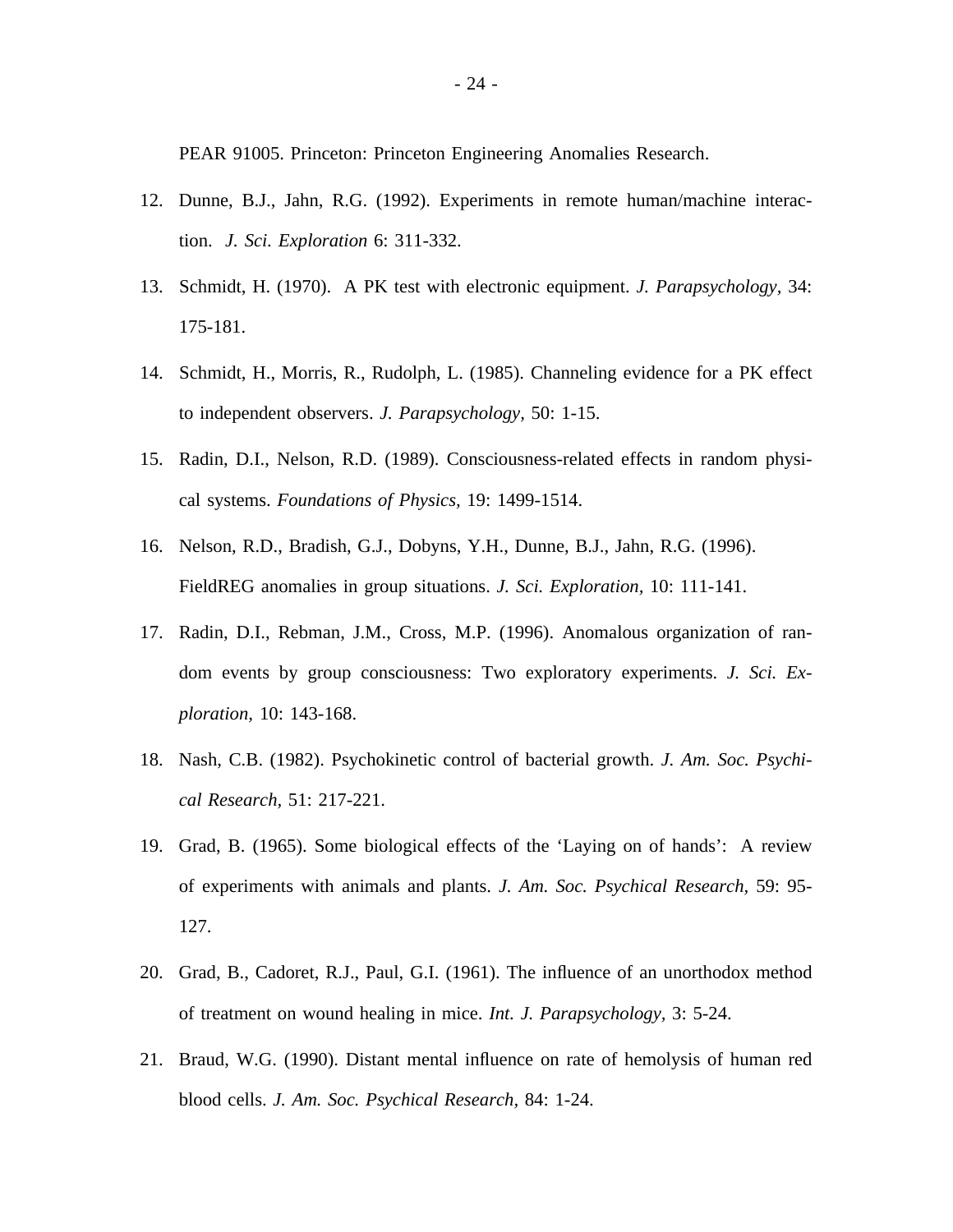- 22. Dean, E.D., Nash, C.B. (1967). Coincident plethysmograph results under controlled conditions. *J. Soc. Psychical Research,* 44: 1-13.
- 23. Braud, W.G., Schlitz, M. (1983). Psychokinetic influence on electrodermal activity. *J. Parapsychology,* 47: 95-119.
- 24. Braud, W.G., Schlitz, M. (1991). Consciousness interactions with remote biological systems: anomalous intentionality effects. *Subtle Energies,* 2: 1-46.
- 25. Dunne, B.J., Jahn, R.G., Nelson, R.D. (1983). Precognitive remote perception. Tech Note PEAR 83003. Princeton: Princeton Engineering Anomalies Research.
- 26. Jahn, R.G., Dunne, B.J., Jahn, E.G. (1980). Analytical judging procedure for remote perception experiments. *J. Parapsychology,* 44: 207-311.
- 27. Puthoff, H.E., Targ, R. (1976). A perceptual channel for information transfer over kilometer distances: Historical perspective and recent research. *Proc. IEEE* 64: 329-354.
- 28. Utts, J. (1996). An assessment of the evidence for psychic functioning. *J. Sci. Exploration,* 10: 3-30.
- 29. Bem, D., Honorton, C. (1994). Does psi exist? Replicable evidence for an anomalous process of information transfer. *Psych Bulletin,* 115: 4-16.
- 30. Tiller, W. (1993). What are subtle energies? *J. Sci. Exploration,* 7: 293-304.
- 31. Schmidt, H. (1982). Collapse of the state vector and psychokinetic effects. *Foundations of Physics* 12: 565-581.
- 32. Stapp. H. (1993). *Mind, matter and quantum mechanics.* Heidelberg: Springer-Verlag.
- 33. Preparata, G. (1995). *QED coherence in matter.* Singapore: World Scientific.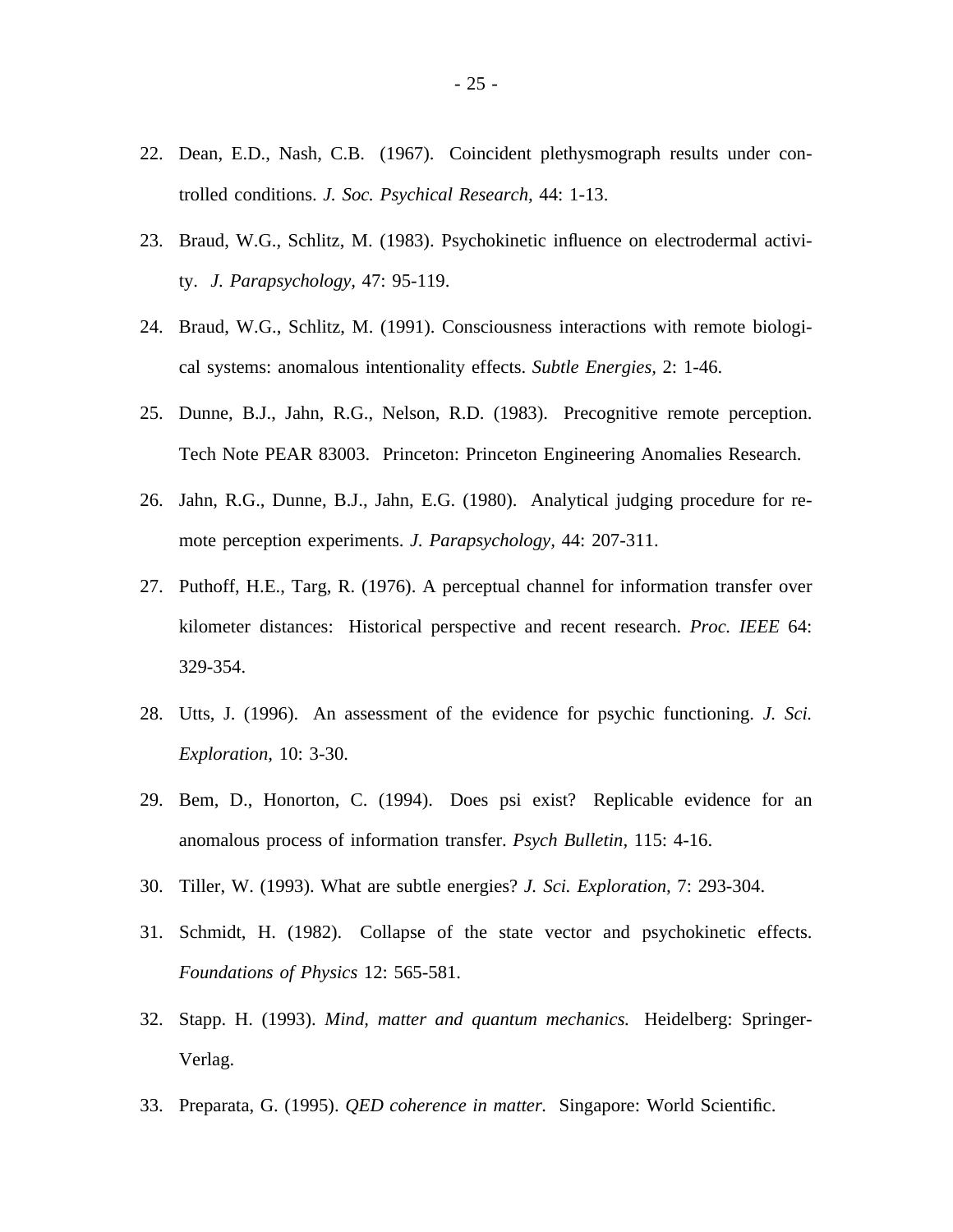- 34. Ibison, M., Haisch, B. (in press). Quantum and classical statistics of the electromagnetic aero-point field. *Phys Rev A,* 54, 4.
- 35. Bohm, D. (1980). *Wholeness and the implicate order.* Boston: Routledge & Kegan Paul.
- 36. Jahn, R.G., Dunne, B.J. (1986). On the quantum mechanics of consciousness, with application to anomalous phenomena. *Foundations of Physics,* 16; 721-772.
- 37. Jahn, R.G. (1996). Information, consciousness, and health. *Alternative Therapies,* 2: 32-38.
- 38. Cohen, T. (1996). Personal communication, telephone interview.
- 39. Benor, D.J. (1993). *Healing research: Holistic medicine and spiritual healing.* Munich: Helix Verlag.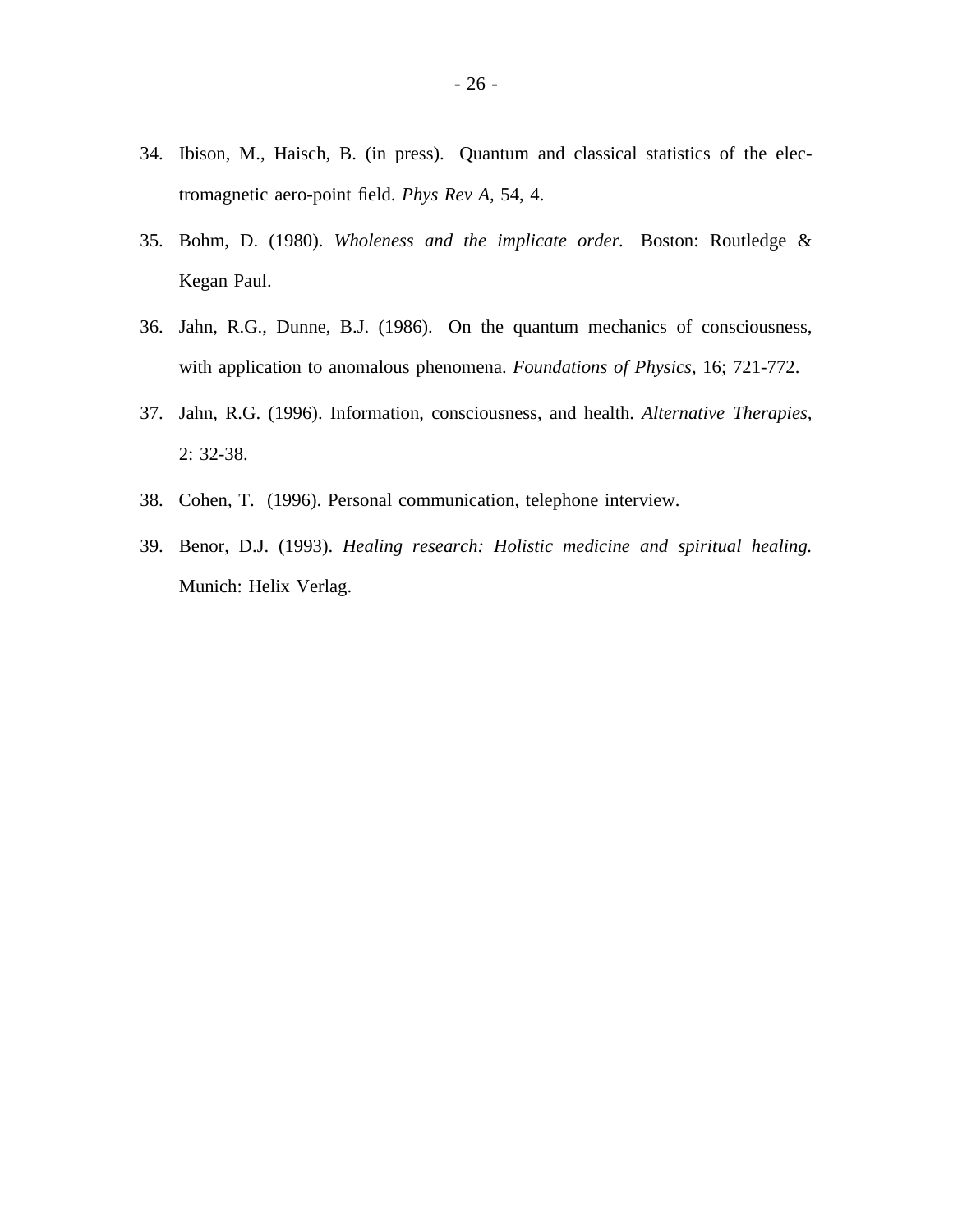## Fig I.2.1 Figure Caption

Fig. I.2.1: REG experiment. The dotted curve shows the cumulative deviation of results from expectation (horizontal dashed line) in the direction of operator intention. The solid curve shows the locus of the one-tailed 0.05 probability for so large a deviation as the database size increases.

## Fig. I.2.2 Figure Caption

Fig. I.2.2: Remote perception experiment. The dotted curve shows the cumulative deviation of the trial Z-scores from expectation (horizontal dashed line). The solid curve shows the locus of the one-tailed 0.05 probability for so large a deviation as the database size increases.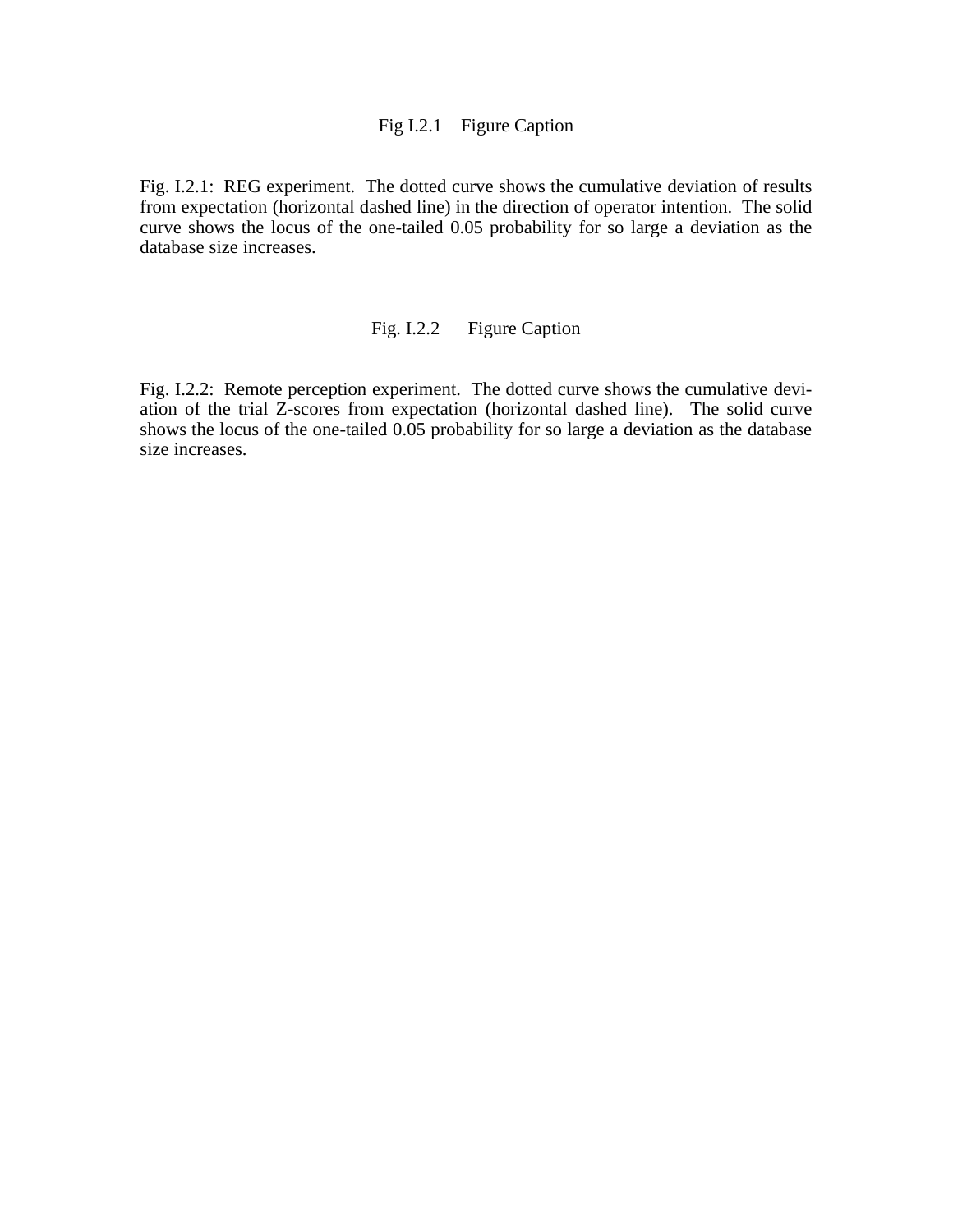

Fig I.2.1